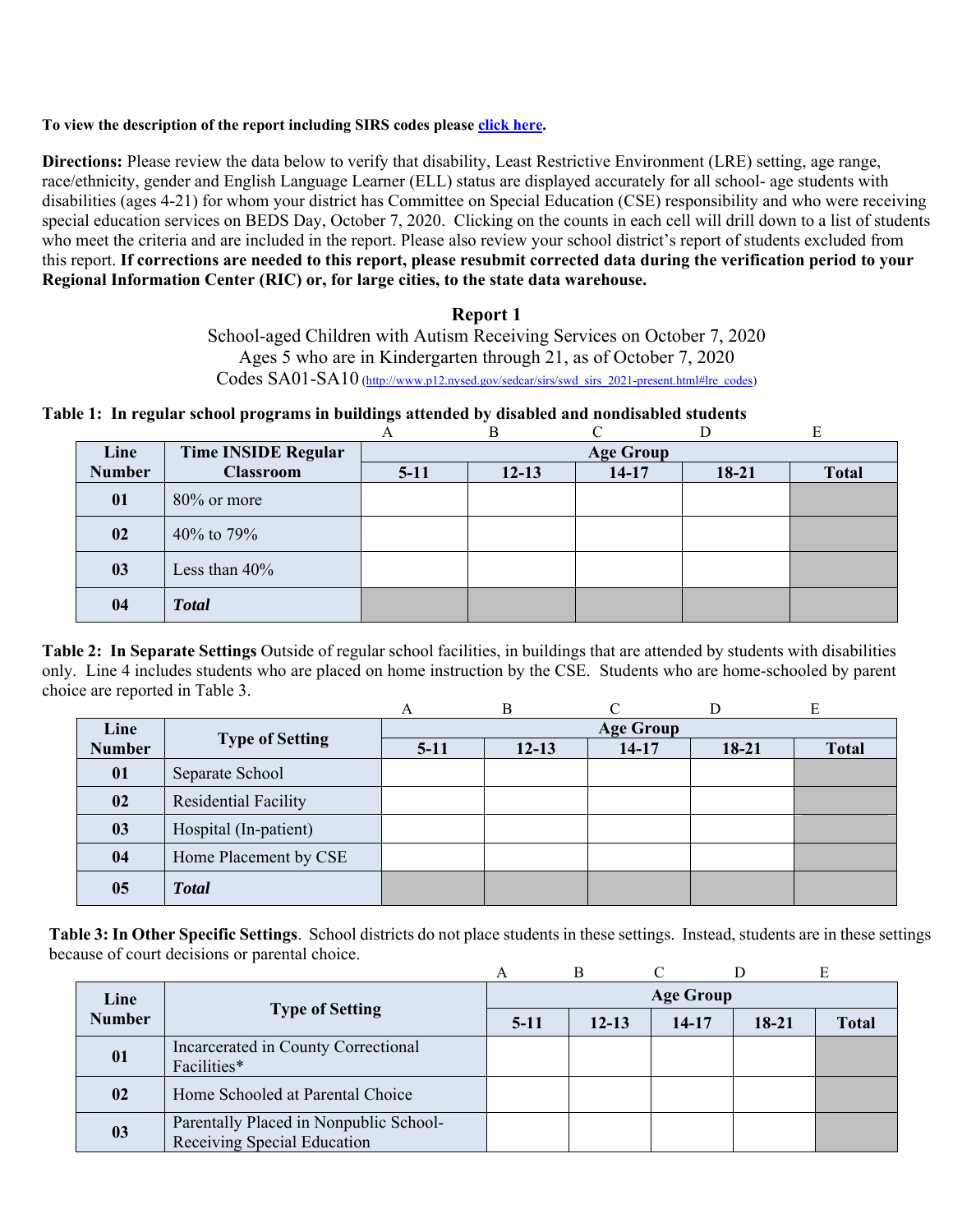| 04 | Parentally Placed in Nonpublic School-Not<br>Receiving Special Education Services |  |  |  |
|----|-----------------------------------------------------------------------------------|--|--|--|
| 05 | <b>T</b> otal                                                                     |  |  |  |

\*Or incarcerated in correctional facilities operated by the Department of Corrections (DOCS) as reported by DOCS

## **Report 2**

School-aged Children with Emotional Disturbance Receiving Services on October 7, 2020 Ages 5 who are in Kindergarten through 21, as of October 7, 2020 Codes SA01-SA10 (http://www.p12.nysed.gov/sedcar/sirs/swd\_sirs\_2021-present.html#lre\_codes)

## **Table 1: In regular school programs in buildings attended by disabled and nondisabled students**

| Line          | <b>Time INSIDE Regular</b> |        |           | <b>Age Group</b> |         |              |
|---------------|----------------------------|--------|-----------|------------------|---------|--------------|
| <b>Number</b> | <b>Classroom</b>           | $5-11$ | $12 - 13$ | $14 - 17$        | $18-21$ | <b>Total</b> |
| 01            | 80% or more                |        |           |                  |         |              |
| 02            | 40% to 79%                 |        |           |                  |         |              |
| 03            | Less than $40\%$           |        |           |                  |         |              |
| 04            | <b>Total</b>               |        |           |                  |         |              |

**Table 2: In Separate Settings** Outside of regular school facilities, in buildings that are attended by students with disabilities only. Line 4 includes students who are placed on home instruction by the CSE. Students who are home-schooled by parent choice are reported in Table 3.

|               |                        | A      |           |                  |         | Ε            |
|---------------|------------------------|--------|-----------|------------------|---------|--------------|
| Line          |                        |        |           | <b>Age Group</b> |         |              |
| <b>Number</b> | <b>Type of Setting</b> | $5-11$ | $12 - 13$ | $14-17$          | $18-21$ | <b>Total</b> |
| 01            | Separate School        |        |           |                  |         |              |
| 02            | Residential Facility   |        |           |                  |         |              |
| 03            | Hospital (In-patient)  |        |           |                  |         |              |
| 04            | Home Placement by CSE  |        |           |                  |         |              |
| 05            | <b>Total</b>           |        |           |                  |         |              |

**Table 3: In Other Specific Settings**. School districts do not place students in these settings. Instead, students are in these settings because of court decisions or parental choice.

|               |                                                                                   | A                | $\overline{B}$ |         |           | E            |  |  |
|---------------|-----------------------------------------------------------------------------------|------------------|----------------|---------|-----------|--------------|--|--|
| Line          | <b>Type of Setting</b>                                                            | <b>Age Group</b> |                |         |           |              |  |  |
| <b>Number</b> |                                                                                   | $5-11$           | $12 - 13$      | $14-17$ | $18 - 21$ | <b>Total</b> |  |  |
| 01            | Incarcerated in County Correctional<br>Facilities*                                |                  |                |         |           |              |  |  |
| 02            | Home Schooled at Parental Choice                                                  |                  |                |         |           |              |  |  |
| 03            | Parentally Placed in Nonpublic School-<br>Receiving Special Education             |                  |                |         |           |              |  |  |
| 04            | Parentally Placed in Nonpublic School-Not<br>Receiving Special Education Services |                  |                |         |           |              |  |  |
| 05            | <b>Total</b>                                                                      |                  |                |         |           |              |  |  |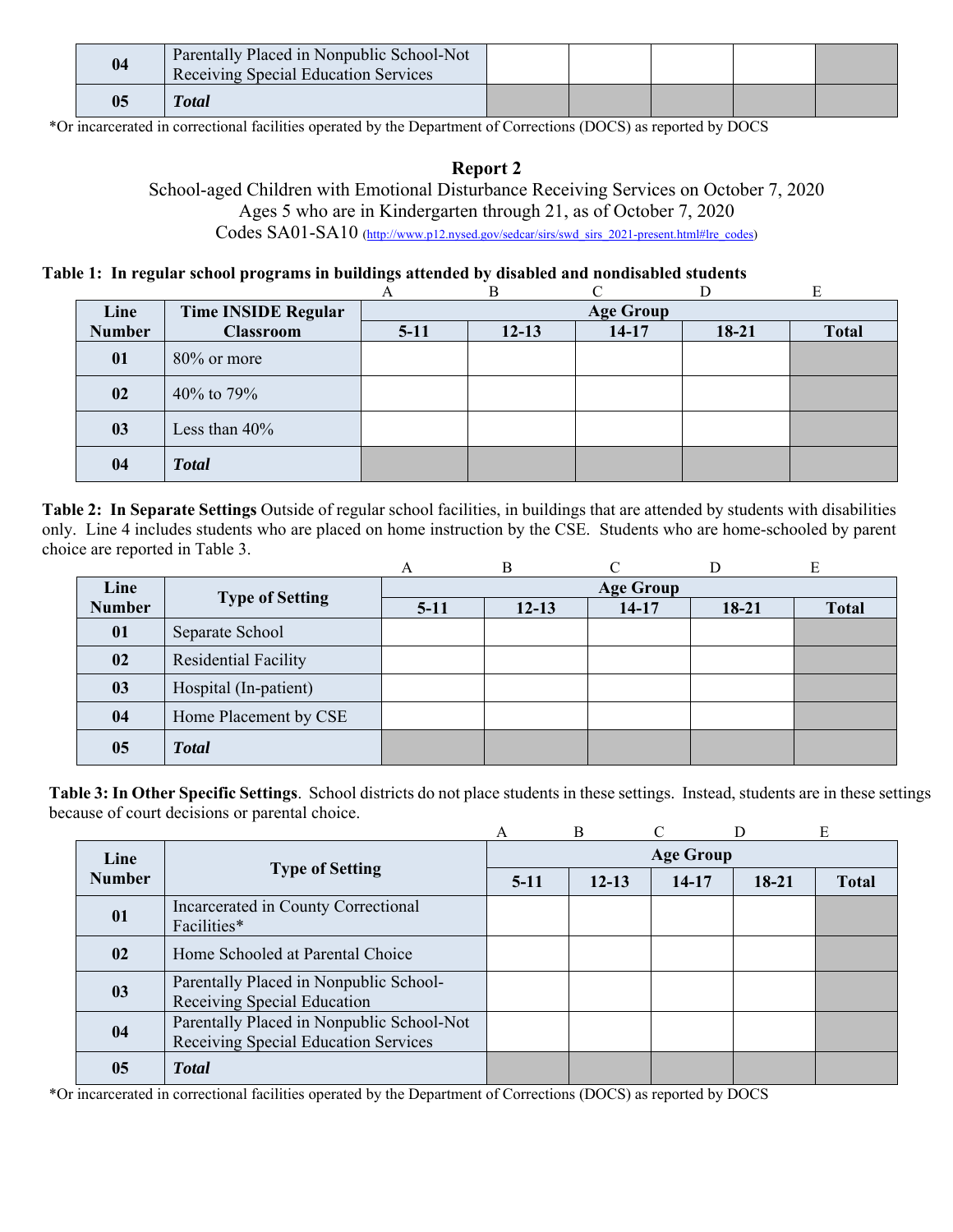## **Report 3**  School-aged Children with Learning Disability Receiving Services on October 7, 2020 Ages 5 who are in Kindergarten through 21, as of October 7, 2020 Codes SA01-SA10 (http://www.p12.nysed.gov/sedcar/sirs/swd\_sirs\_2021-present.html#lre\_codes)

**Table 1: In regular school programs in buildings attended by disabled and nondisabled students** 

|               |                            |        | B                |           |       | E            |  |  |  |
|---------------|----------------------------|--------|------------------|-----------|-------|--------------|--|--|--|
| Line          | <b>Time INSIDE Regular</b> |        | <b>Age Group</b> |           |       |              |  |  |  |
| <b>Number</b> | <b>Classroom</b>           | $5-11$ | $12 - 13$        | $14 - 17$ | 18-21 | <b>Total</b> |  |  |  |
| 01            | $80\%$ or more             |        |                  |           |       |              |  |  |  |
| 02            | 40% to 79%                 |        |                  |           |       |              |  |  |  |
| 03            | Less than $40\%$           |        |                  |           |       |              |  |  |  |
| 04            | <b>Total</b>               |        |                  |           |       |              |  |  |  |

**Table 2: In Separate Settings** Outside of regular school facilities, in buildings that are attended by students with disabilities only. Line 4 includes students who are placed on home instruction by the CSE. Students who are homeschooled by parent choice are reported in Table 3.

|               |                        | А      | В         | ⌒                |         | E            |
|---------------|------------------------|--------|-----------|------------------|---------|--------------|
| Line          | <b>Type of Setting</b> |        |           | <b>Age Group</b> |         |              |
| <b>Number</b> |                        | $5-11$ | $12 - 13$ | $14-17$          | $18-21$ | <b>Total</b> |
| 01            | Separate School        |        |           |                  |         |              |
| 02            | Residential Facility   |        |           |                  |         |              |
| 03            | Hospital (In-patient)  |        |           |                  |         |              |
| 04            | Home Placement by CSE  |        |           |                  |         |              |
| 05            | <b>Total</b>           |        |           |                  |         |              |

**Table 3: In Other Specific Settings**. School districts do not place students in these settings. Instead, students are in these settings because of court decisions or parental choice.

|               |                                                                                   | A                | B         |           |         | E            |  |  |
|---------------|-----------------------------------------------------------------------------------|------------------|-----------|-----------|---------|--------------|--|--|
| Line          |                                                                                   | <b>Age Group</b> |           |           |         |              |  |  |
| <b>Number</b> | <b>Type of Setting</b>                                                            | $5-11$           | $12 - 13$ | $14 - 17$ | $18-21$ | <b>Total</b> |  |  |
| 01            | Incarcerated in County Correctional<br>Facilities*                                |                  |           |           |         |              |  |  |
| $\bf{02}$     | Home Schooled at Parental Choice                                                  |                  |           |           |         |              |  |  |
| 03            | Parentally Placed in Nonpublic School-<br>Receiving Special Education             |                  |           |           |         |              |  |  |
| 04            | Parentally Placed in Nonpublic School-Not<br>Receiving Special Education Services |                  |           |           |         |              |  |  |
| 05            | <b>T</b> otal                                                                     |                  |           |           |         |              |  |  |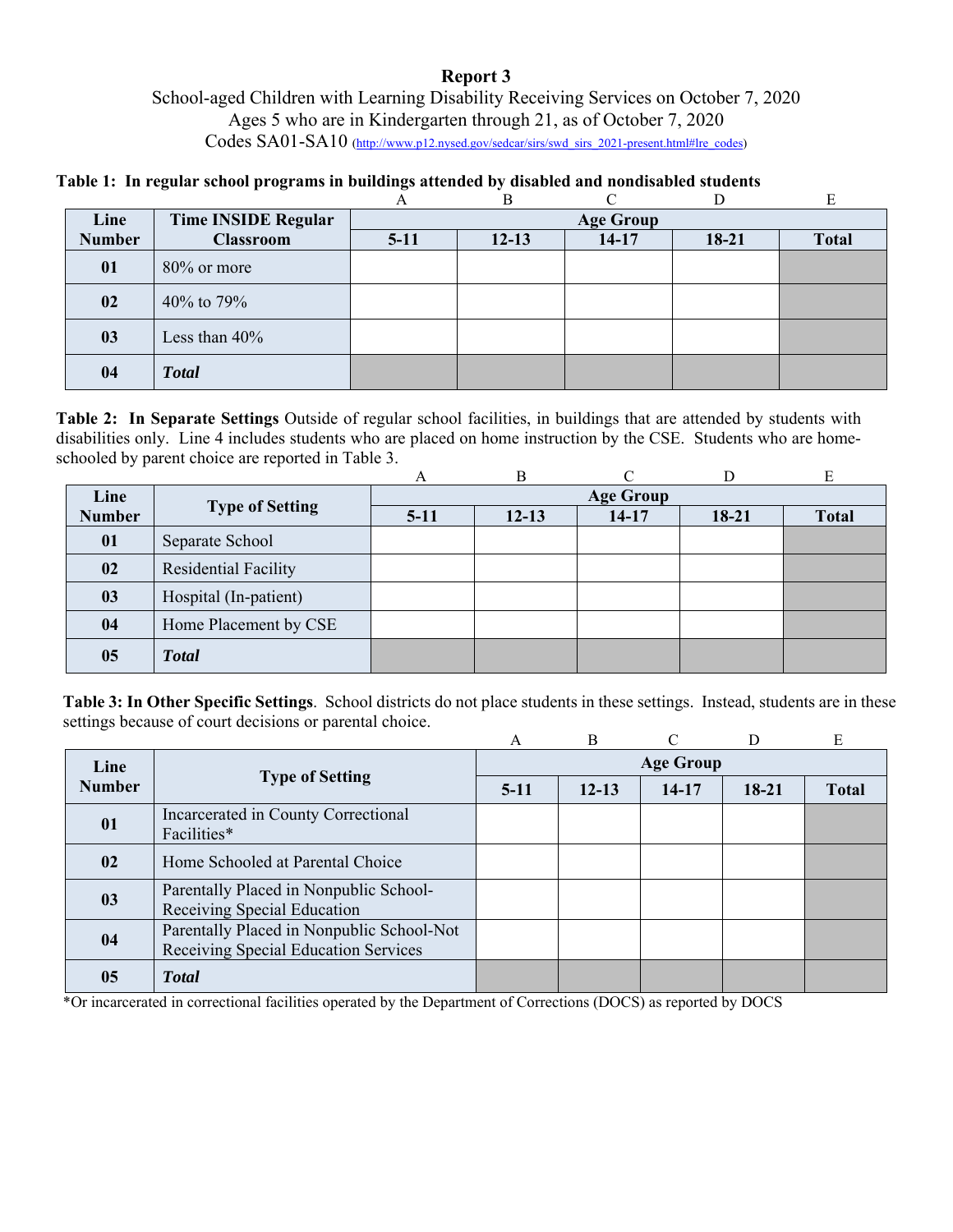## **Report 4**  School-aged Children with Intellectual Disability Receiving Services on October 7, 2020 Ages 5 who are in Kindergarten through 21, as of October 7, 2020 Codes SA01-SA10 (http://www.p12.nysed.gov/sedcar/sirs/swd\_sirs\_2021-present.html#lre\_codes)

|  |  | Table 1: In regular school programs in buildings attended by disabled and nondisabled students |
|--|--|------------------------------------------------------------------------------------------------|
|  |  |                                                                                                |

|               |                            | A      | B                |         | D       | E            |  |  |
|---------------|----------------------------|--------|------------------|---------|---------|--------------|--|--|
| Line          | <b>Time INSIDE Regular</b> |        | <b>Age Group</b> |         |         |              |  |  |
| <b>Number</b> | <b>Classroom</b>           | $5-11$ | $12 - 13$        | $14-17$ | $18-21$ | <b>Total</b> |  |  |
| 01            | $80\%$ or more             |        |                  |         |         |              |  |  |
| 02            | 40% to 79%                 |        |                  |         |         |              |  |  |
| 03            | Less than $40\%$           |        |                  |         |         |              |  |  |
| 04            | <b>Total</b>               |        |                  |         |         |              |  |  |

**Table 2: In Separate Settings** Outside of regular school facilities, in buildings that are attended by students with disabilities only. Line 4 includes students who are placed on home instruction by the CSE. Students who are homeschooled by parent choice are reported in Table 3.

|               |                        | А                | B         | ⌒         |         | E            |  |
|---------------|------------------------|------------------|-----------|-----------|---------|--------------|--|
| Line          |                        | <b>Age Group</b> |           |           |         |              |  |
| <b>Number</b> | <b>Type of Setting</b> | $5-11$           | $12 - 13$ | $14 - 17$ | $18-21$ | <b>Total</b> |  |
| 01            | Separate School        |                  |           |           |         |              |  |
| 02            | Residential Facility   |                  |           |           |         |              |  |
| 03            | Hospital (In-patient)  |                  |           |           |         |              |  |
| 04            | Home Placement by CSE  |                  |           |           |         |              |  |
| 05            | <b>Total</b>           |                  |           |           |         |              |  |

**Table 3: In Other Specific Settings**. School districts do not place students in these settings. Instead, students are in these settings because of court decisions or parental choice.

|               |                                                                                   | А                | <sub>B</sub> |         | D       | E            |  |  |
|---------------|-----------------------------------------------------------------------------------|------------------|--------------|---------|---------|--------------|--|--|
| Line          |                                                                                   | <b>Age Group</b> |              |         |         |              |  |  |
| <b>Number</b> | <b>Type of Setting</b>                                                            | $5-11$           | $12 - 13$    | $14-17$ | $18-21$ | <b>Total</b> |  |  |
| 01            | Incarcerated in County Correctional<br>Facilities*                                |                  |              |         |         |              |  |  |
| 02            | Home Schooled at Parental Choice                                                  |                  |              |         |         |              |  |  |
| 03            | Parentally Placed in Nonpublic School-<br>Receiving Special Education             |                  |              |         |         |              |  |  |
| 04            | Parentally Placed in Nonpublic School-Not<br>Receiving Special Education Services |                  |              |         |         |              |  |  |
| 05            | <b>T</b> otal                                                                     |                  |              |         |         |              |  |  |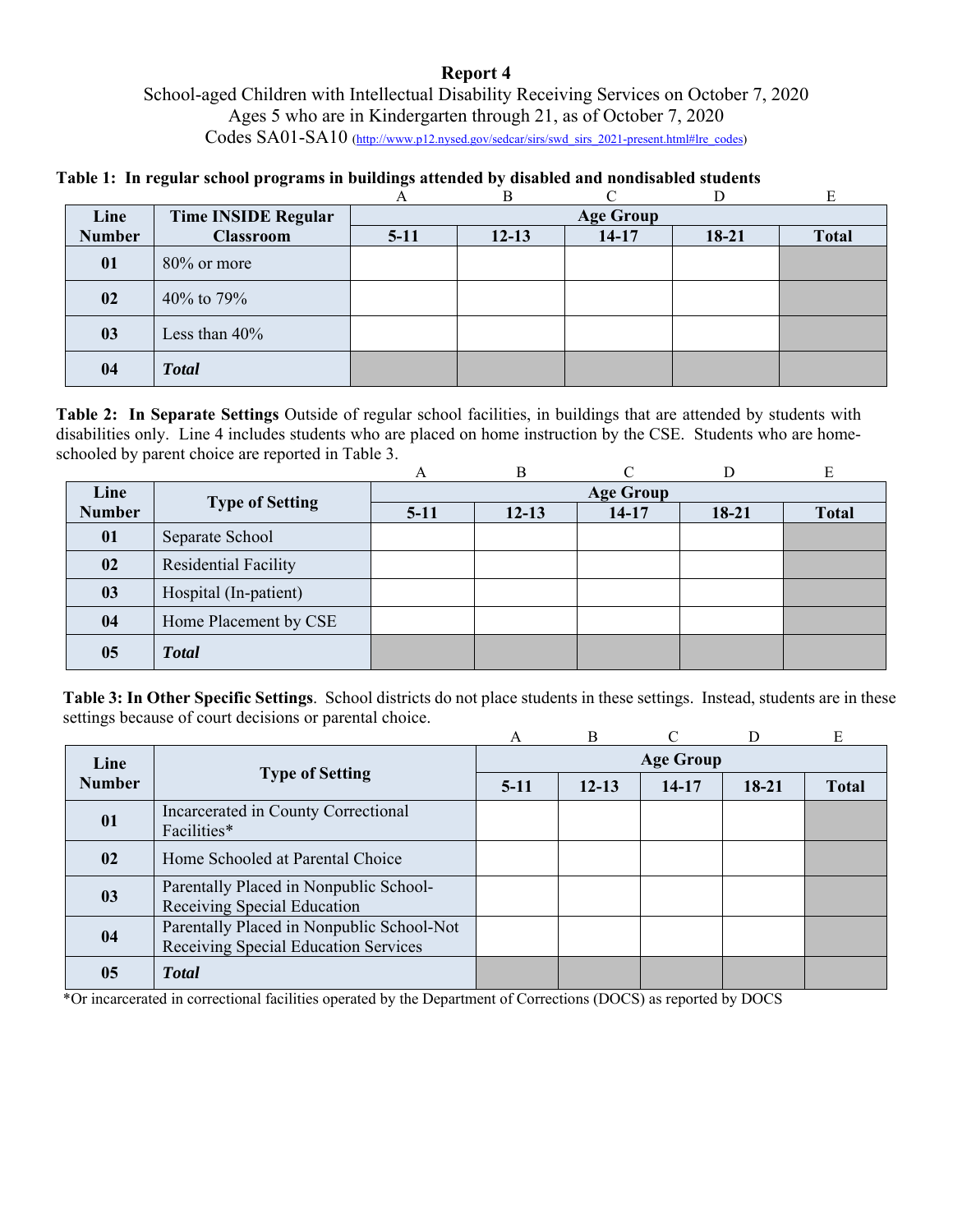## **Report 5**  School-aged Children with Deafness Receiving Services on October 7, 2020 Ages 5 who are in Kindergarten through 21, as of October 7, 2020 Codes SA01-SA10 (http://www.p12.nysed.gov/sedcar/sirs/swd\_sirs\_2021-present.html#lre\_codes)

## **Table 1: In regular school programs in buildings attended by disabled and nondisabled students**

|               |                     |        | B         |                  |       | E            |
|---------------|---------------------|--------|-----------|------------------|-------|--------------|
| Line          | Time INSIDE Regular |        |           | <b>Age Group</b> |       |              |
| <b>Number</b> | <b>Classroom</b>    | $5-11$ | $12 - 13$ | $14 - 17$        | 18-21 | <b>Total</b> |
| 01            | $80\%$ or more      |        |           |                  |       |              |
| 02            | 40% to 79%          |        |           |                  |       |              |
| 03            | Less than $40\%$    |        |           |                  |       |              |
| 04            | <b>Total</b>        |        |           |                  |       |              |

**Table 2: In Separate Settings** Outside of regular school facilities, in buildings that are attended by students with disabilities only. Line 4 includes students who are placed on home instruction by the CSE. Students who are homeschooled by parent choice are reported in Table 3.

|               |                        | А                | В         | ⌒       |         | E            |  |
|---------------|------------------------|------------------|-----------|---------|---------|--------------|--|
| Line          | <b>Type of Setting</b> | <b>Age Group</b> |           |         |         |              |  |
| <b>Number</b> |                        | $5-11$           | $12 - 13$ | $14-17$ | $18-21$ | <b>Total</b> |  |
| 01            | Separate School        |                  |           |         |         |              |  |
| 02            | Residential Facility   |                  |           |         |         |              |  |
| 03            | Hospital (In-patient)  |                  |           |         |         |              |  |
| 04            | Home Placement by CSE  |                  |           |         |         |              |  |
| 05            | <b>Total</b>           |                  |           |         |         |              |  |

**Table 3: In Other Specific Settings**. School districts do not place students in these settings. Instead, students are in these settings because of court decisions or parental choice.

|               |                                                                                   | A                | B         |           | D         | E            |  |
|---------------|-----------------------------------------------------------------------------------|------------------|-----------|-----------|-----------|--------------|--|
| Line          |                                                                                   | <b>Age Group</b> |           |           |           |              |  |
| <b>Number</b> | <b>Type of Setting</b>                                                            | $5-11$           | $12 - 13$ | $14 - 17$ | $18 - 21$ | <b>Total</b> |  |
| 01            | Incarcerated in County Correctional<br>Facilities*                                |                  |           |           |           |              |  |
| $\bf{02}$     | Home Schooled at Parental Choice                                                  |                  |           |           |           |              |  |
| 03            | Parentally Placed in Nonpublic School-<br>Receiving Special Education             |                  |           |           |           |              |  |
| 04            | Parentally Placed in Nonpublic School-Not<br>Receiving Special Education Services |                  |           |           |           |              |  |
| 05            | <b>T</b> otal                                                                     |                  |           |           |           |              |  |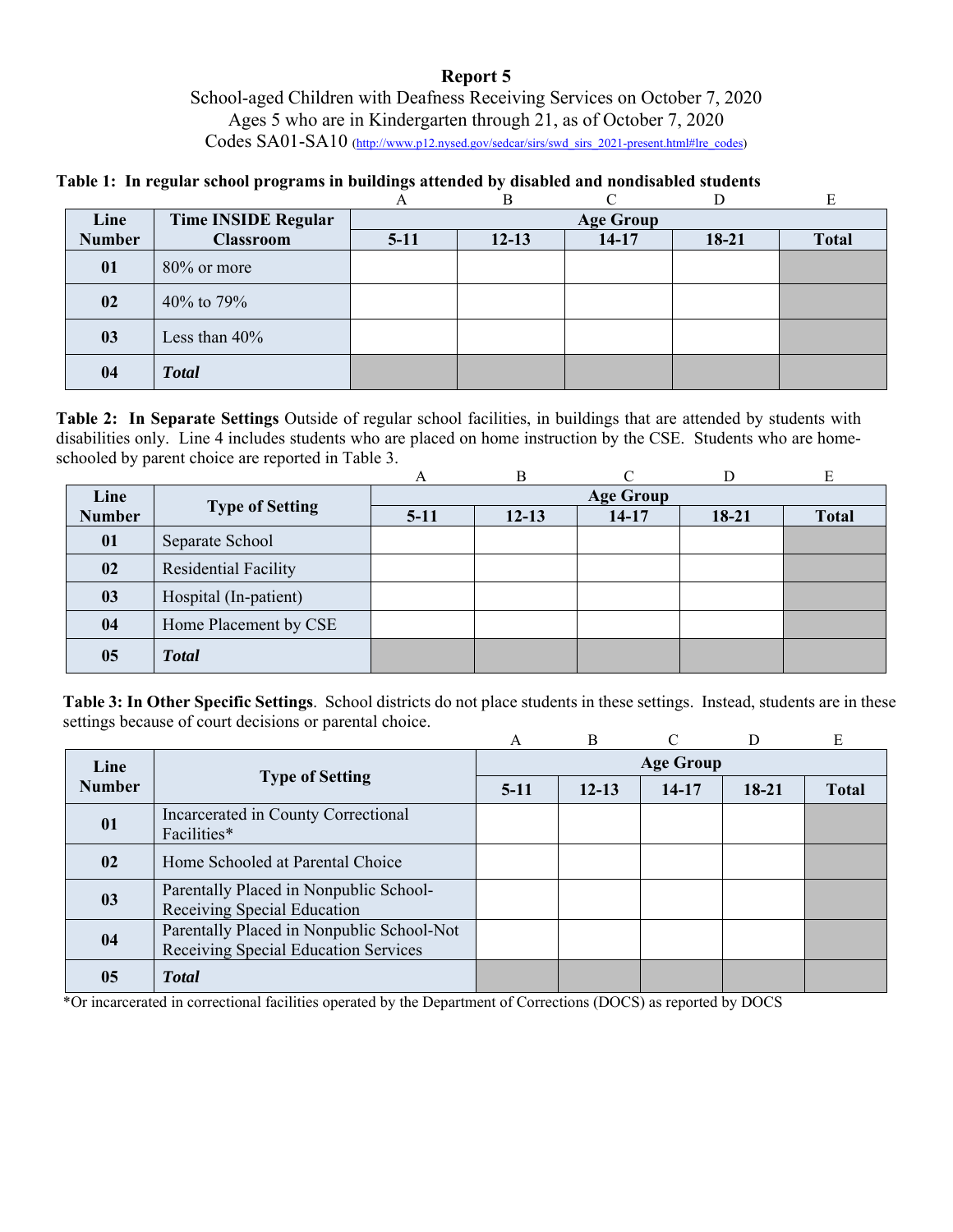## **Report 6**  School-aged Children with Hearing Impairment Receiving Services on October 7, 2020 Ages 5 who are in Kindergarten through 21, as of October 7, 2020 Codes SA01-SA10 (http://www.p12.nysed.gov/sedcar/sirs/swd\_sirs\_2021-present.html#lre\_codes)

**Table 1: In regular school programs in buildings attended by disabled and nondisabled students** 

|               |                            |        | B         |                  |         | E            |
|---------------|----------------------------|--------|-----------|------------------|---------|--------------|
| Line          | <b>Time INSIDE Regular</b> |        |           | <b>Age Group</b> |         |              |
| <b>Number</b> | <b>Classroom</b>           | $5-11$ | $12 - 13$ | $14 - 17$        | $18-21$ | <b>Total</b> |
| 01            | $80\%$ or more             |        |           |                  |         |              |
| 02            | 40% to 79%                 |        |           |                  |         |              |
| 03            | Less than $40\%$           |        |           |                  |         |              |
| 04            | <b>Total</b>               |        |           |                  |         |              |

**Table 2: In Separate Settings** Outside of regular school facilities, in buildings that are attended by students with disabilities only. Line 4 includes students who are placed on home instruction by the CSE. Students who are homeschooled by parent choice are reported in Table 3.

|               |                        | А                | В         | ⌒       |         | E            |  |
|---------------|------------------------|------------------|-----------|---------|---------|--------------|--|
| Line          | <b>Type of Setting</b> | <b>Age Group</b> |           |         |         |              |  |
| <b>Number</b> |                        | $5-11$           | $12 - 13$ | $14-17$ | $18-21$ | <b>Total</b> |  |
| 01            | Separate School        |                  |           |         |         |              |  |
| 02            | Residential Facility   |                  |           |         |         |              |  |
| 03            | Hospital (In-patient)  |                  |           |         |         |              |  |
| 04            | Home Placement by CSE  |                  |           |         |         |              |  |
| 05            | <b>Total</b>           |                  |           |         |         |              |  |

**Table 3: In Other Specific Settings**. School districts do not place students in these settings. Instead, students are in these settings because of court decisions or parental choice.

|               |                                                                                   | A                | R         |           |         | E            |  |  |
|---------------|-----------------------------------------------------------------------------------|------------------|-----------|-----------|---------|--------------|--|--|
| Line          |                                                                                   | <b>Age Group</b> |           |           |         |              |  |  |
| <b>Number</b> | <b>Type of Setting</b>                                                            | $5-11$           | $12 - 13$ | $14 - 17$ | $18-21$ | <b>Total</b> |  |  |
| 01            | Incarcerated in County Correctional<br>Facilities*                                |                  |           |           |         |              |  |  |
| $\bf{02}$     | Home Schooled at Parental Choice                                                  |                  |           |           |         |              |  |  |
| 03            | Parentally Placed in Nonpublic School-<br>Receiving Special Education             |                  |           |           |         |              |  |  |
| 04            | Parentally Placed in Nonpublic School-Not<br>Receiving Special Education Services |                  |           |           |         |              |  |  |
| 05            | <b>Total</b>                                                                      |                  |           |           |         |              |  |  |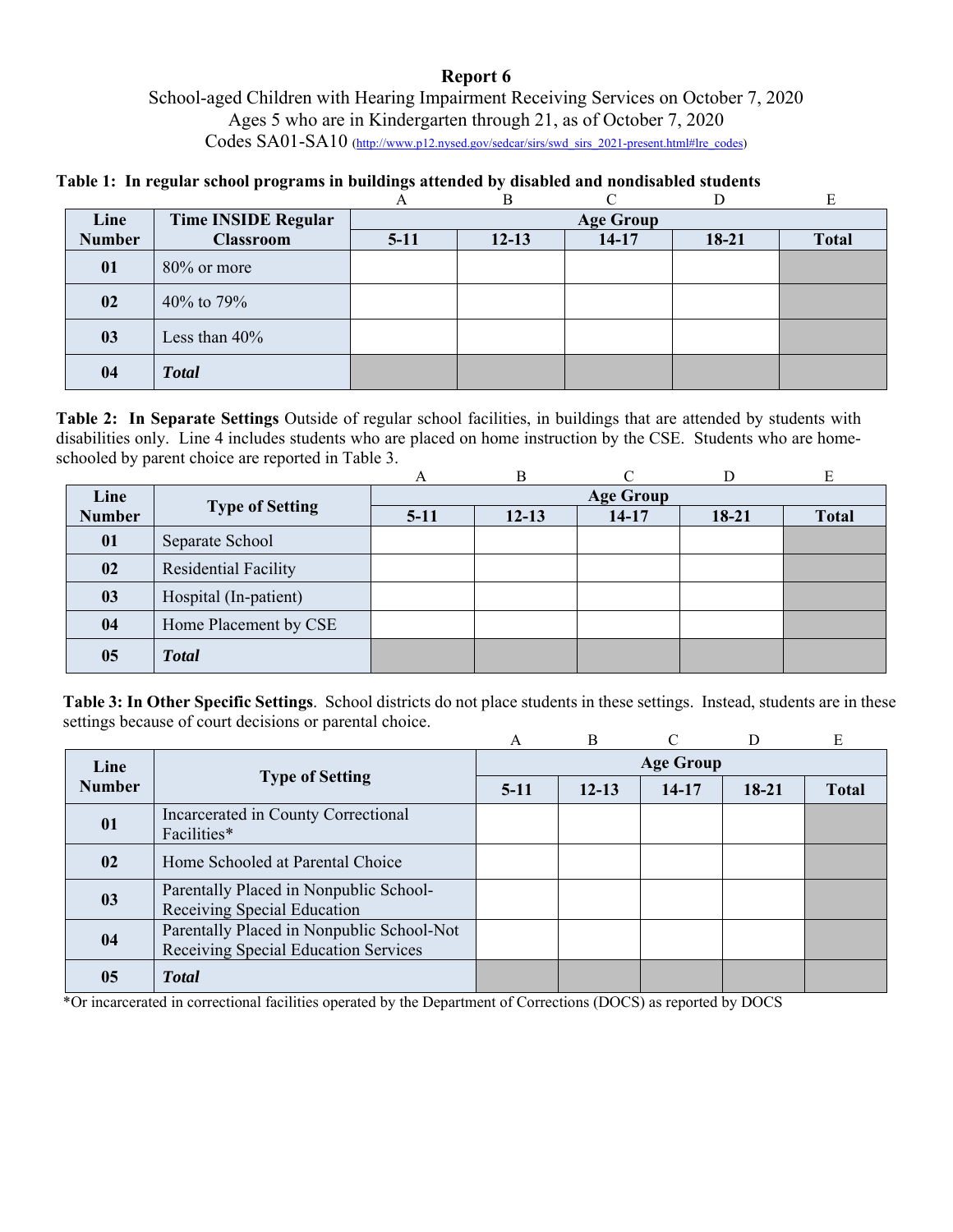## **Report 7**  School-aged Children with Speech/Language Impairment Receiving Services on October 7, 2020 Ages 5 who are in Kindergarten through 21, as of October 7, 2020 Codes SA01-SA10 (http://www.p12.nysed.gov/sedcar/sirs/swd\_sirs\_2021-present.html#lre\_codes)

**Table 1: In regular school programs in buildings attended by disabled and nondisabled students** 

|               |                            |        | B         |                  |         | E            |
|---------------|----------------------------|--------|-----------|------------------|---------|--------------|
| Line          | <b>Time INSIDE Regular</b> |        |           | <b>Age Group</b> |         |              |
| <b>Number</b> | <b>Classroom</b>           | $5-11$ | $12 - 13$ | $14 - 17$        | $18-21$ | <b>Total</b> |
| 01            | $80\%$ or more             |        |           |                  |         |              |
| 02            | 40% to 79%                 |        |           |                  |         |              |
| 03            | Less than $40\%$           |        |           |                  |         |              |
| 04            | <b>Total</b>               |        |           |                  |         |              |

**Table 2: In Separate Settings** Outside of regular school facilities, in buildings that are attended by students with disabilities only. Line 4 includes students who are placed on home instruction by the CSE. Students who are homeschooled by parent choice are reported in Table 3.

|               |                        | А                | В         | ⌒       |         | E            |  |
|---------------|------------------------|------------------|-----------|---------|---------|--------------|--|
| Line          | <b>Type of Setting</b> | <b>Age Group</b> |           |         |         |              |  |
| <b>Number</b> |                        | $5-11$           | $12 - 13$ | $14-17$ | $18-21$ | <b>Total</b> |  |
| 01            | Separate School        |                  |           |         |         |              |  |
| 02            | Residential Facility   |                  |           |         |         |              |  |
| 03            | Hospital (In-patient)  |                  |           |         |         |              |  |
| 04            | Home Placement by CSE  |                  |           |         |         |              |  |
| 05            | <b>Total</b>           |                  |           |         |         |              |  |

**Table 3: In Other Specific Settings**. School districts do not place students in these settings. Instead, students are in these settings because of court decisions or parental choice.

|               |                                                                                   | A                | B         |           | D       | E            |  |  |
|---------------|-----------------------------------------------------------------------------------|------------------|-----------|-----------|---------|--------------|--|--|
| Line          |                                                                                   | <b>Age Group</b> |           |           |         |              |  |  |
| <b>Number</b> | <b>Type of Setting</b>                                                            | $5-11$           | $12 - 13$ | $14 - 17$ | $18-21$ | <b>Total</b> |  |  |
| 01            | Incarcerated in County Correctional<br>Facilities*                                |                  |           |           |         |              |  |  |
| 02            | Home Schooled at Parental Choice                                                  |                  |           |           |         |              |  |  |
| 03            | Parentally Placed in Nonpublic School-<br>Receiving Special Education             |                  |           |           |         |              |  |  |
| 04            | Parentally Placed in Nonpublic School-Not<br>Receiving Special Education Services |                  |           |           |         |              |  |  |
| 05            | <b>T</b> otal                                                                     |                  |           |           |         |              |  |  |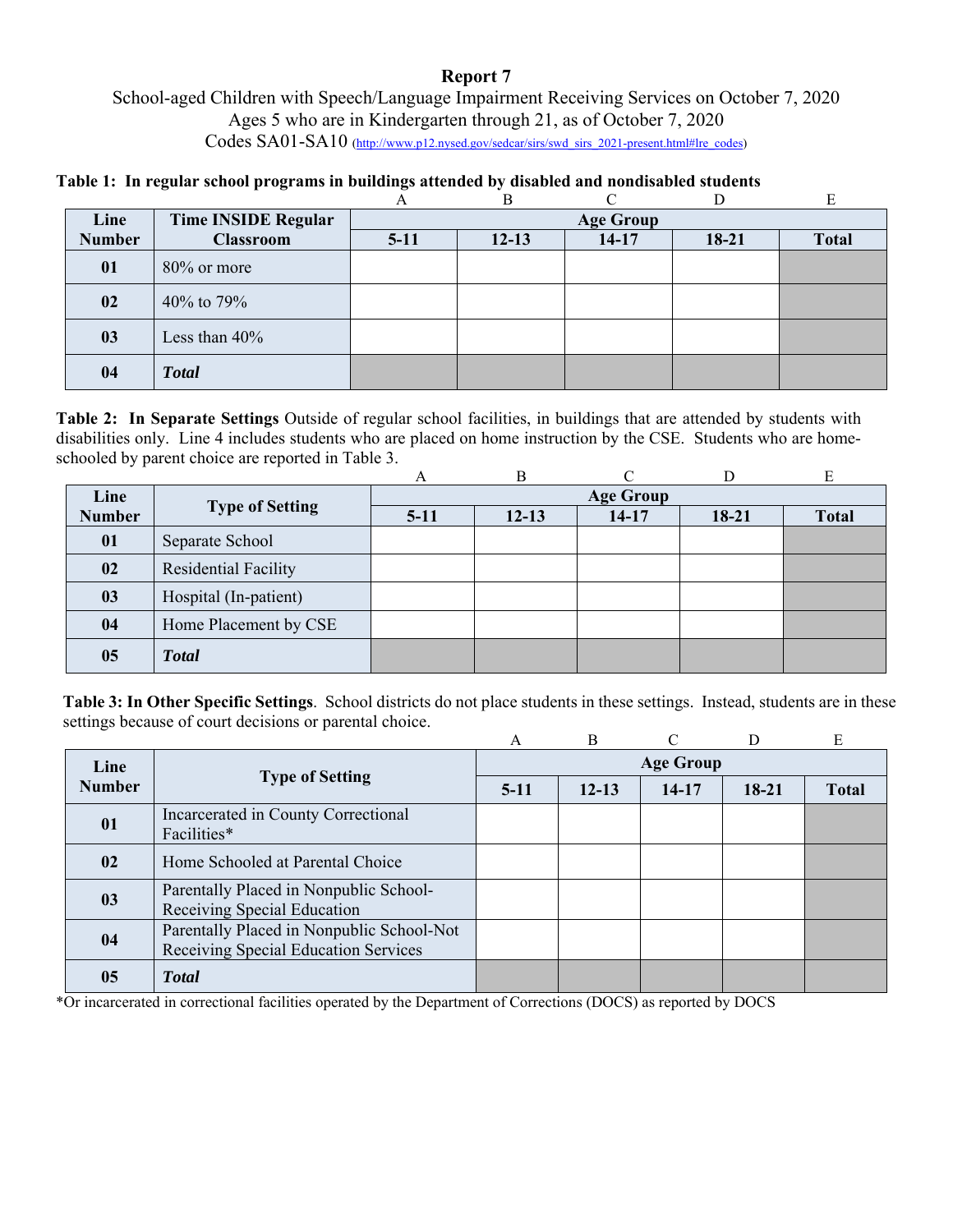# **Report 8**

School-aged Children with Visual Impairment Receiving Services on October 7, 2020 Ages 5 who are in Kindergarten through 21, as of October 7, 2020 Codes SA01-SA10 (http://www.p12.nysed.gov/sedcar/sirs/swd\_sirs\_2021-present.html#lre\_codes)

# **Table 1: In regular school programs in buildings attended by disabled and nondisabled students**

|               |                            |        | B                |           | D     | E            |  |  |
|---------------|----------------------------|--------|------------------|-----------|-------|--------------|--|--|
| Line          | <b>Time INSIDE Regular</b> |        | <b>Age Group</b> |           |       |              |  |  |
| <b>Number</b> | <b>Classroom</b>           | $5-11$ | $12 - 13$        | $14 - 17$ | 18-21 | <b>Total</b> |  |  |
| 01            | 80% or more                |        |                  |           |       |              |  |  |
| 02            | 40% to 79%                 |        |                  |           |       |              |  |  |
| 03            | Less than $40\%$           |        |                  |           |       |              |  |  |
| 04            | <b>Total</b>               |        |                  |           |       |              |  |  |

**Table 2: In Separate Settings** Outside of regular school facilities, in buildings that are attended by students with disabilities only. Line 4 includes students who are placed on home instruction by the CSE. Students who are homeschooled by parent choice are reported in Table 3.

|               |                        | A                |           |         |       |              |  |
|---------------|------------------------|------------------|-----------|---------|-------|--------------|--|
| Line          |                        | <b>Age Group</b> |           |         |       |              |  |
| <b>Number</b> | <b>Type of Setting</b> | $5-11$           | $12 - 13$ | $14-17$ | 18-21 | <b>Total</b> |  |
| 01            | Separate School        |                  |           |         |       |              |  |
| 02            | Residential Facility   |                  |           |         |       |              |  |
| 03            | Hospital (In-patient)  |                  |           |         |       |              |  |
| 04            | Home Placement by CSE  |                  |           |         |       |              |  |
| 05            | <b>Total</b>           |                  |           |         |       |              |  |

**Table 3: In Other Specific Settings**. School districts do not place students in these settings. Instead, students are in these settings because of court decisions or parental choice.

|               |                                                                                   | A                | $\overline{B}$ | $\cap$ |         | E            |  |  |
|---------------|-----------------------------------------------------------------------------------|------------------|----------------|--------|---------|--------------|--|--|
| Line          | <b>Type of Setting</b>                                                            | <b>Age Group</b> |                |        |         |              |  |  |
| <b>Number</b> |                                                                                   | $5-11$           | $12 - 13$      | 14-17  | $18-21$ | <b>Total</b> |  |  |
| 01            | Incarcerated in County Correctional<br>Facilities*                                |                  |                |        |         |              |  |  |
| 02            | Home Schooled at Parental Choice                                                  |                  |                |        |         |              |  |  |
| 03            | Parentally Placed in Nonpublic School-<br>Receiving Special Education             |                  |                |        |         |              |  |  |
| 04            | Parentally Placed in Nonpublic School-Not<br>Receiving Special Education Services |                  |                |        |         |              |  |  |
| 05            | <b>Total</b>                                                                      |                  |                |        |         |              |  |  |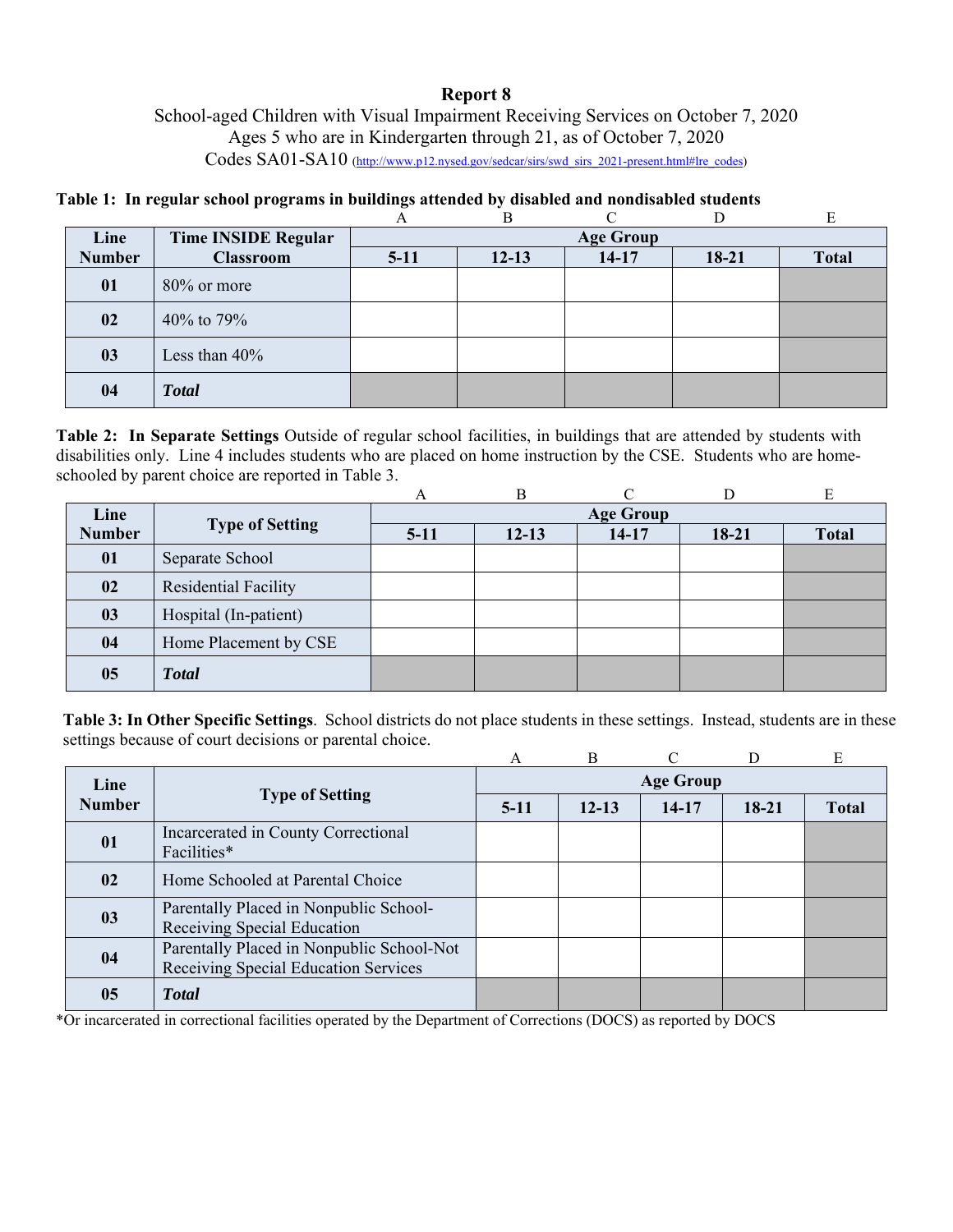## **Report 9**

School-aged Children with Orthopedic Impairment Receiving Services on October 7, 2020 Ages 5 who are in Kindergarten through 21, as of October 7, 2020 Codes SA01-SA10 (http://www.p12.nysed.gov/sedcar/sirs/swd\_sirs\_2021-present.html#lre\_codes)

# **Table 1: In regular school programs in buildings attended by disabled and nondisabled students**

|               |                            |        | В         |                  |         |              |
|---------------|----------------------------|--------|-----------|------------------|---------|--------------|
| Line          | <b>Time INSIDE Regular</b> |        |           | <b>Age Group</b> |         |              |
| <b>Number</b> | <b>Classroom</b>           | $5-11$ | $12 - 13$ | $14 - 17$        | $18-21$ | <b>Total</b> |
| 01            | $80\%$ or more             |        |           |                  |         |              |
| 02            | 40% to 79%                 |        |           |                  |         |              |
| 03            | Less than $40\%$           |        |           |                  |         |              |
| 04            | <b>Total</b>               |        |           |                  |         |              |

**Table 2: In Separate Settings** Outside of regular school facilities, in buildings that are attended by students with disabilities only. Line 4 includes students who are placed on home instruction by the CSE. Students who are homeschooled by parent choice are reported in Table 3.

|               |                        | А                | В         |         |         | E            |
|---------------|------------------------|------------------|-----------|---------|---------|--------------|
| Line          |                        | <b>Age Group</b> |           |         |         |              |
| <b>Number</b> | <b>Type of Setting</b> | $5-11$           | $12 - 13$ | $14-17$ | $18-21$ | <b>Total</b> |
| 01            | Separate School        |                  |           |         |         |              |
| 02            | Residential Facility   |                  |           |         |         |              |
| 03            | Hospital (In-patient)  |                  |           |         |         |              |
| 04            | Home Placement by CSE  |                  |           |         |         |              |
| 05            | <b>Total</b>           |                  |           |         |         |              |

**Table 3: In Other Specific Settings**. School districts do not place students in these settings. Instead, students are in these settings because of court decisions or parental choice.

|               |                                                                                   | A                | B         | $\cap$ |       | E            |  |  |
|---------------|-----------------------------------------------------------------------------------|------------------|-----------|--------|-------|--------------|--|--|
| Line          | <b>Type of Setting</b>                                                            | <b>Age Group</b> |           |        |       |              |  |  |
| <b>Number</b> |                                                                                   | $5-11$           | $12 - 13$ | 14-17  | 18-21 | <b>Total</b> |  |  |
| 01            | Incarcerated in County Correctional<br>Facilities*                                |                  |           |        |       |              |  |  |
| 02            | Home Schooled at Parental Choice                                                  |                  |           |        |       |              |  |  |
| 03            | Parentally Placed in Nonpublic School-<br>Receiving Special Education             |                  |           |        |       |              |  |  |
| 04            | Parentally Placed in Nonpublic School-Not<br>Receiving Special Education Services |                  |           |        |       |              |  |  |
| 05            | <b>Total</b>                                                                      |                  |           |        |       |              |  |  |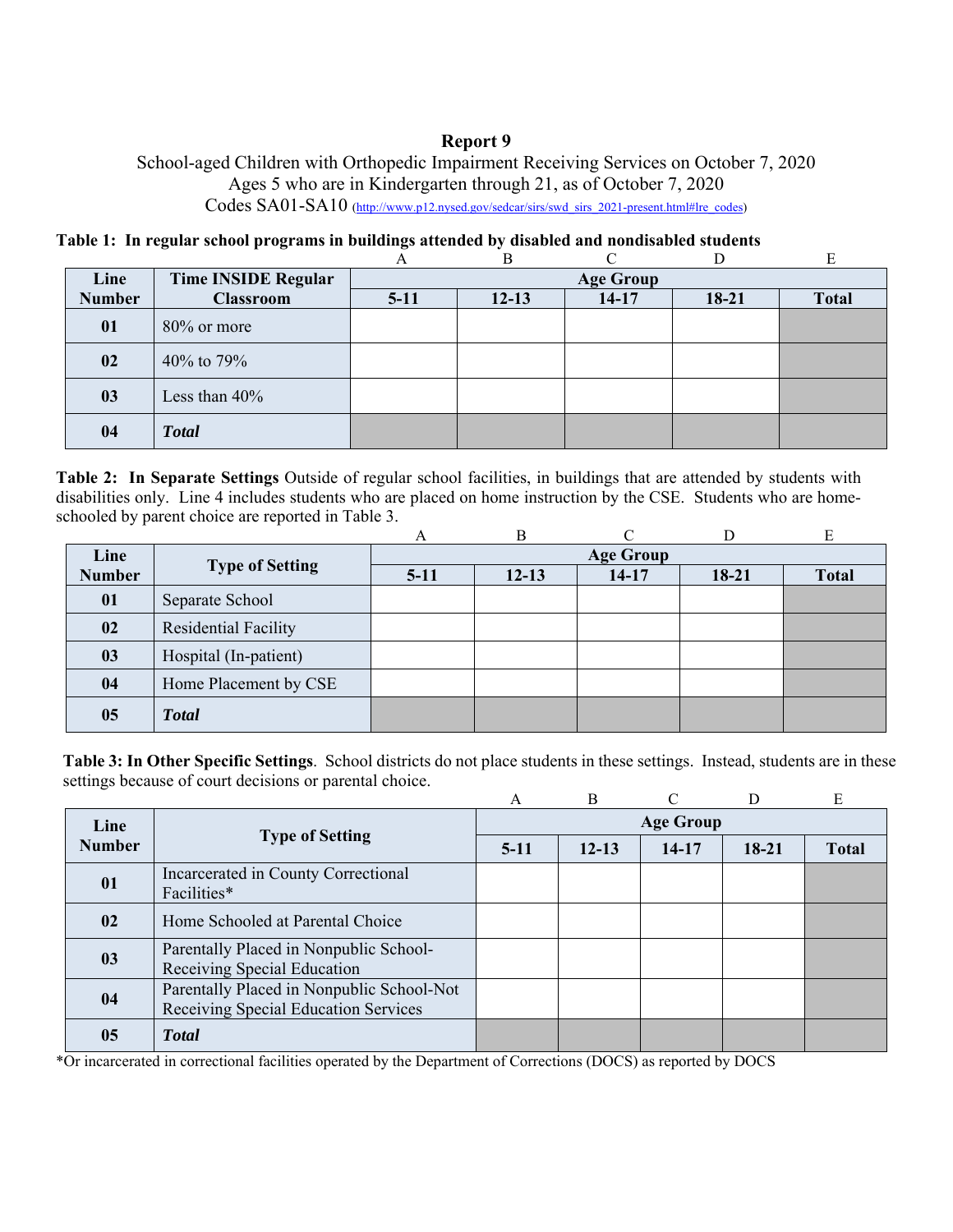## **Report 10**  School-aged Children with Other Health Impairment Receiving Services on October 7, 2020 Ages 5 who are in Kindergarten through 21, as of October 7, 2020 Codes SA01-SA10 (http://www.p12.nysed.gov/sedcar/sirs/swd\_sirs\_2021-present.html#lre\_codes)

### **Table 1: In regular school programs in buildings attended by disabled and nondisabled students**

|               |                            |        | В         |                  |         | Е            |
|---------------|----------------------------|--------|-----------|------------------|---------|--------------|
| Line          | <b>Time INSIDE Regular</b> |        |           | <b>Age Group</b> |         |              |
| <b>Number</b> | <b>Classroom</b>           | $5-11$ | $12 - 13$ | $14 - 17$        | $18-21$ | <b>Total</b> |
| 01            | $80\%$ or more             |        |           |                  |         |              |
| 02            | 40% to 79%                 |        |           |                  |         |              |
| 03            | Less than $40\%$           |        |           |                  |         |              |
| 04            | <b>Total</b>               |        |           |                  |         |              |

**Table 2: In Separate Settings** Outside of regular school facilities, in buildings that are attended by students with disabilities only. Line 4 includes students who are placed on home instruction by the CSE. Students who are homeschooled by parent choice are reported in Table 3.

|               |                        | А                | B         | ⌒       |         | E            |  |
|---------------|------------------------|------------------|-----------|---------|---------|--------------|--|
| Line          |                        | <b>Age Group</b> |           |         |         |              |  |
| <b>Number</b> | <b>Type of Setting</b> | $5-11$           | $12 - 13$ | $14-17$ | $18-21$ | <b>Total</b> |  |
| 01            | Separate School        |                  |           |         |         |              |  |
| 02            | Residential Facility   |                  |           |         |         |              |  |
| 03            | Hospital (In-patient)  |                  |           |         |         |              |  |
| 04            | Home Placement by CSE  |                  |           |         |         |              |  |
| 05            | <b>Total</b>           |                  |           |         |         |              |  |

**Table 3: In Other Specific Settings**. School districts do not place students in these settings. Instead, students are in these settings because of court decisions or parental choice.

|               |                                                                                   | A                | $\overline{B}$ |           |         | E            |  |  |
|---------------|-----------------------------------------------------------------------------------|------------------|----------------|-----------|---------|--------------|--|--|
| Line          | <b>Type of Setting</b>                                                            | <b>Age Group</b> |                |           |         |              |  |  |
| <b>Number</b> |                                                                                   | $5-11$           | $12 - 13$      | $14 - 17$ | $18-21$ | <b>Total</b> |  |  |
| 01            | Incarcerated in County Correctional<br>Facilities*                                |                  |                |           |         |              |  |  |
| 02            | Home Schooled at Parental Choice                                                  |                  |                |           |         |              |  |  |
| 03            | Parentally Placed in Nonpublic School-<br>Receiving Special Education             |                  |                |           |         |              |  |  |
| 04            | Parentally Placed in Nonpublic School-Not<br>Receiving Special Education Services |                  |                |           |         |              |  |  |
| 05            | <b>Total</b>                                                                      |                  |                |           |         |              |  |  |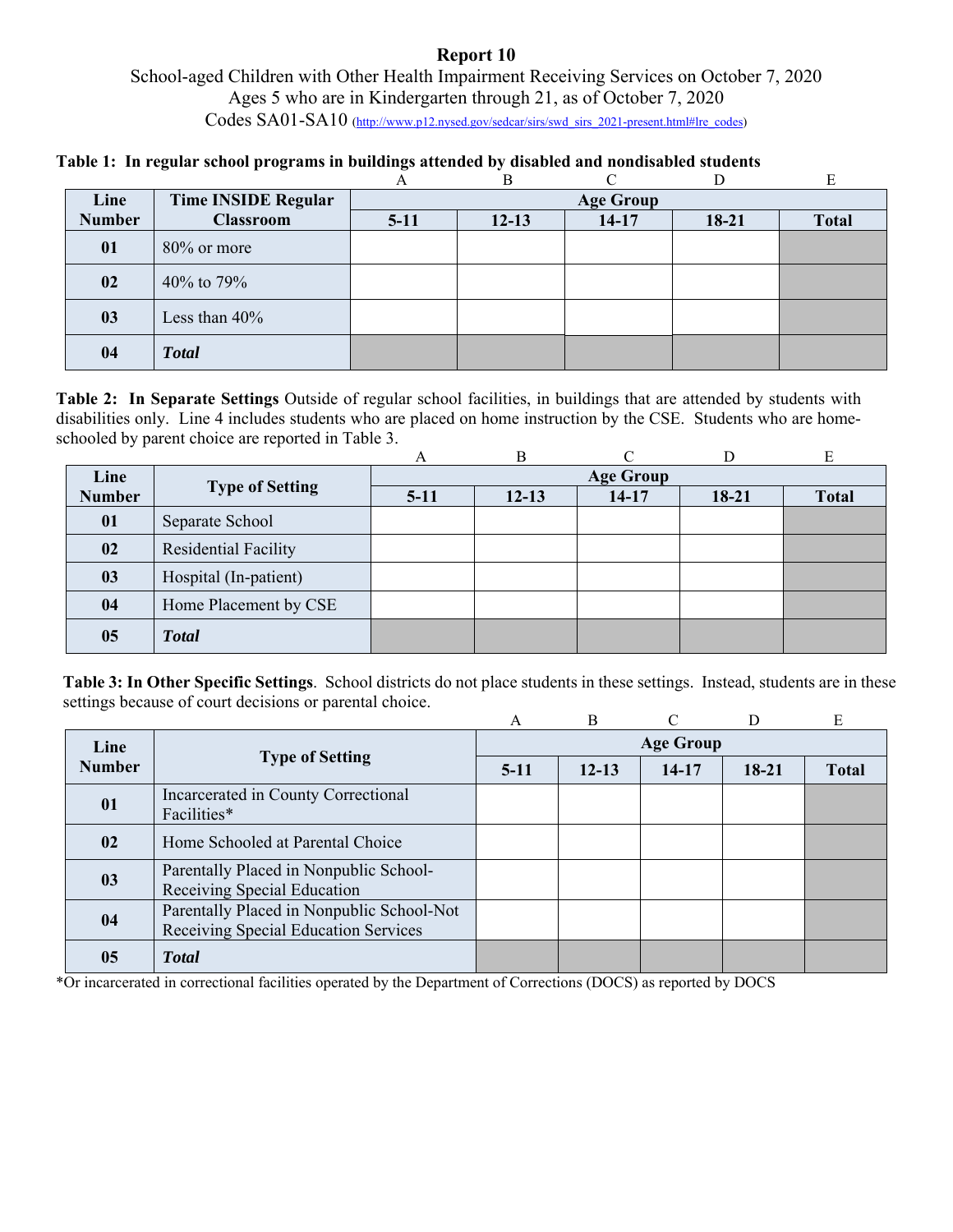## **Report 11**

School-aged Children with Multiple Disabilities Receiving Services on October 7, 2020 Ages 5 who are in Kindergarten through 21, as of October 7, 2020 Codes SA01-SA10 (http://www.p12.nysed.gov/sedcar/sirs/swd\_sirs\_2021-present.html#lre\_codes)

**Table 1: In regular school programs in buildings attended by disabled and nondisabled students** 

|               |                            |        | B         |                  |           | E            |
|---------------|----------------------------|--------|-----------|------------------|-----------|--------------|
| Line          | <b>Time INSIDE Regular</b> |        |           | <b>Age Group</b> |           |              |
| <b>Number</b> | <b>Classroom</b>           | $5-11$ | $12 - 13$ | $14-17$          | $18 - 21$ | <b>Total</b> |
| 01            | $80\%$ or more             |        |           |                  |           |              |
| 02            | 40% to 79%                 |        |           |                  |           |              |
| 03            | Less than $40\%$           |        |           |                  |           |              |
| 04            | <b>Total</b>               |        |           |                  |           |              |

**Table 2: In Separate Settings** Outside of regular school facilities, in buildings that are attended by students with disabilities only. Line 4 includes students who are placed on home instruction by the CSE. Students who are homeschooled by parent choice are reported in Table 3.

|               |                             | A                | B         |         |         | E            |  |
|---------------|-----------------------------|------------------|-----------|---------|---------|--------------|--|
| Line          |                             | <b>Age Group</b> |           |         |         |              |  |
| <b>Number</b> | <b>Type of Setting</b>      | $5-11$           | $12 - 13$ | $14-17$ | $18-21$ | <b>Total</b> |  |
| 01            | Separate School             |                  |           |         |         |              |  |
| 02            | <b>Residential Facility</b> |                  |           |         |         |              |  |
| 03            | Hospital (In-patient)       |                  |           |         |         |              |  |
| 04            | Home Placement by CSE       |                  |           |         |         |              |  |
| 05            | <b>Total</b>                |                  |           |         |         |              |  |

**Table 3: In Other Specific Settings**. School districts do not place students in these settings. Instead, students are in these settings because of court decisions or parental choice.

|               |                                                                                   | A                | $\overline{B}$ | $\cap$ | D       | E            |  |  |
|---------------|-----------------------------------------------------------------------------------|------------------|----------------|--------|---------|--------------|--|--|
| Line          | <b>Type of Setting</b>                                                            | <b>Age Group</b> |                |        |         |              |  |  |
| <b>Number</b> |                                                                                   | $5-11$           | $12 - 13$      | 14-17  | $18-21$ | <b>Total</b> |  |  |
| 01            | Incarcerated in County Correctional<br>Facilities*                                |                  |                |        |         |              |  |  |
| 02            | Home Schooled at Parental Choice                                                  |                  |                |        |         |              |  |  |
| 03            | Parentally Placed in Nonpublic School-<br>Receiving Special Education             |                  |                |        |         |              |  |  |
| 04            | Parentally Placed in Nonpublic School-Not<br>Receiving Special Education Services |                  |                |        |         |              |  |  |
| 05            | <b>T</b> otal                                                                     |                  |                |        |         |              |  |  |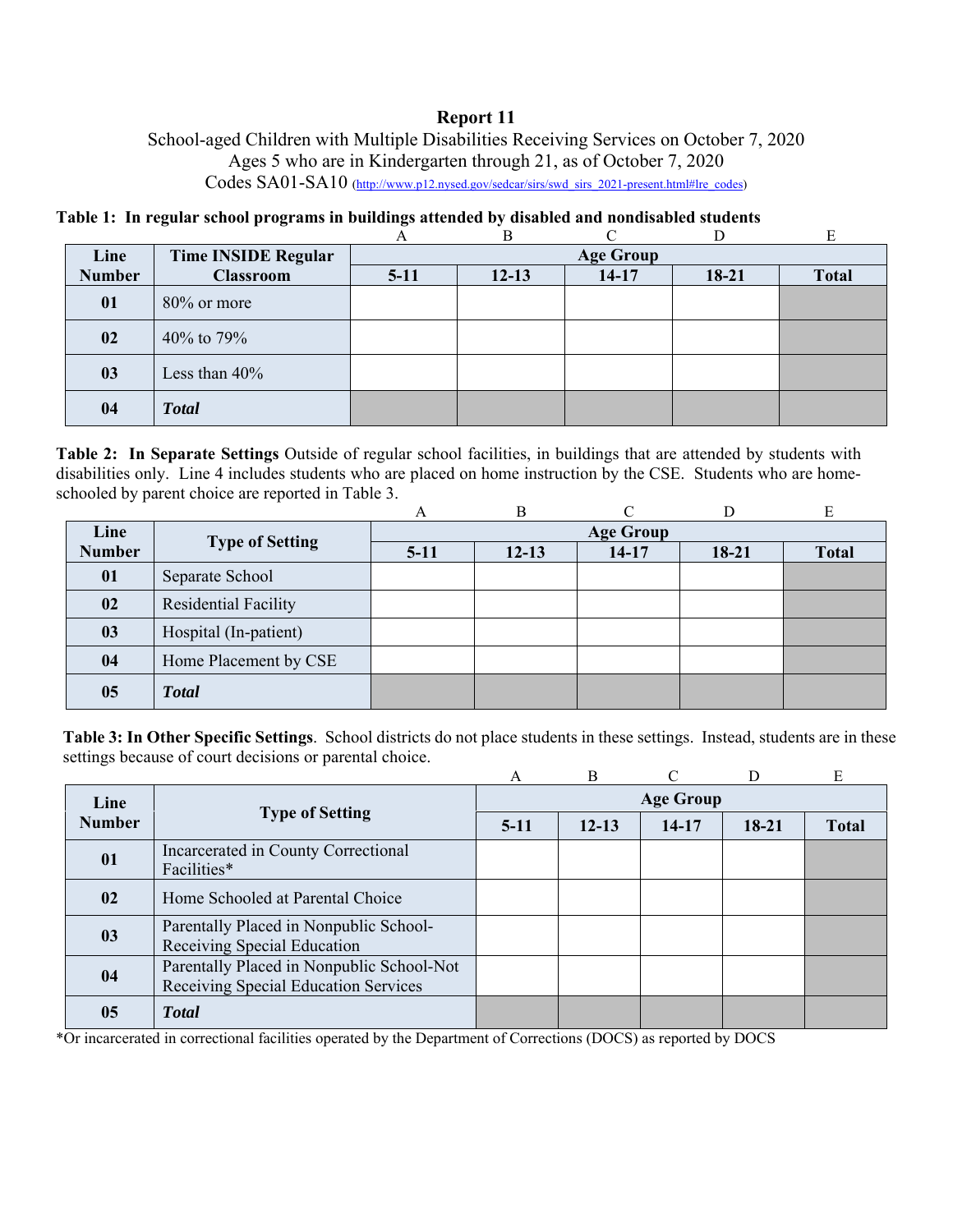## **Report 12**

School-aged Children with Deaf-Blindness Receiving Services on October 7, 2020 Ages 5 who are in Kindergarten through 21, as of October 7, 2020 Codes SA01-SA10 (http://www.p12.nysed.gov/sedcar/sirs/swd\_sirs\_2021-present.html#lre\_codes)

#### **Table 1: In regular school programs in buildings attended by disabled and nondisabled students**

|               |                     |        | B         |                  |         | E            |
|---------------|---------------------|--------|-----------|------------------|---------|--------------|
| Line          | Time INSIDE Regular |        |           | <b>Age Group</b> |         |              |
| <b>Number</b> | <b>Classroom</b>    | $5-11$ | $12 - 13$ | $14 - 17$        | $18-21$ | <b>Total</b> |
| 01            | 80% or more         |        |           |                  |         |              |
| 02            | 40% to 79%          |        |           |                  |         |              |
| 03            | Less than $40\%$    |        |           |                  |         |              |
| 04            | <b>Total</b>        |        |           |                  |         |              |

**Table 2: In Separate Settings** Outside of regular school facilities, in buildings that are attended by students with disabilities only. Line 4 includes students who are placed on home instruction by the CSE. Students who are homeschooled by parent choice are reported in Table 3.

|               |                        | А                | B         |         |         |              |  |  |  |  |  |
|---------------|------------------------|------------------|-----------|---------|---------|--------------|--|--|--|--|--|
| Line          |                        | <b>Age Group</b> |           |         |         |              |  |  |  |  |  |
| <b>Number</b> | <b>Type of Setting</b> | $5-11$           | $12 - 13$ | $14-17$ | $18-21$ | <b>Total</b> |  |  |  |  |  |
| 01            | Separate School        |                  |           |         |         |              |  |  |  |  |  |
| 02            | Residential Facility   |                  |           |         |         |              |  |  |  |  |  |
| 03            | Hospital (In-patient)  |                  |           |         |         |              |  |  |  |  |  |
| 04            | Home Placement by CSE  |                  |           |         |         |              |  |  |  |  |  |
| 05            | <b>Total</b>           |                  |           |         |         |              |  |  |  |  |  |

**Table 3: In Other Specific Settings**. School districts do not place students in these settings. Instead, students are in these settings because of court decisions or parental choice.

|               |                                                                                   | A                | B         |       |         | E            |  |  |  |  |
|---------------|-----------------------------------------------------------------------------------|------------------|-----------|-------|---------|--------------|--|--|--|--|
| Line          |                                                                                   | <b>Age Group</b> |           |       |         |              |  |  |  |  |
| <b>Number</b> | <b>Type of Setting</b>                                                            | $5-11$           | $12 - 13$ | 14-17 | $18-21$ | <b>Total</b> |  |  |  |  |
| 01            | Incarcerated in County Correctional<br>Facilities*                                |                  |           |       |         |              |  |  |  |  |
| 02            | Home Schooled at Parental Choice                                                  |                  |           |       |         |              |  |  |  |  |
| 03            | Parentally Placed in Nonpublic School-<br>Receiving Special Education             |                  |           |       |         |              |  |  |  |  |
| 04            | Parentally Placed in Nonpublic School-Not<br>Receiving Special Education Services |                  |           |       |         |              |  |  |  |  |
| 05            | <b>Total</b>                                                                      |                  |           |       |         |              |  |  |  |  |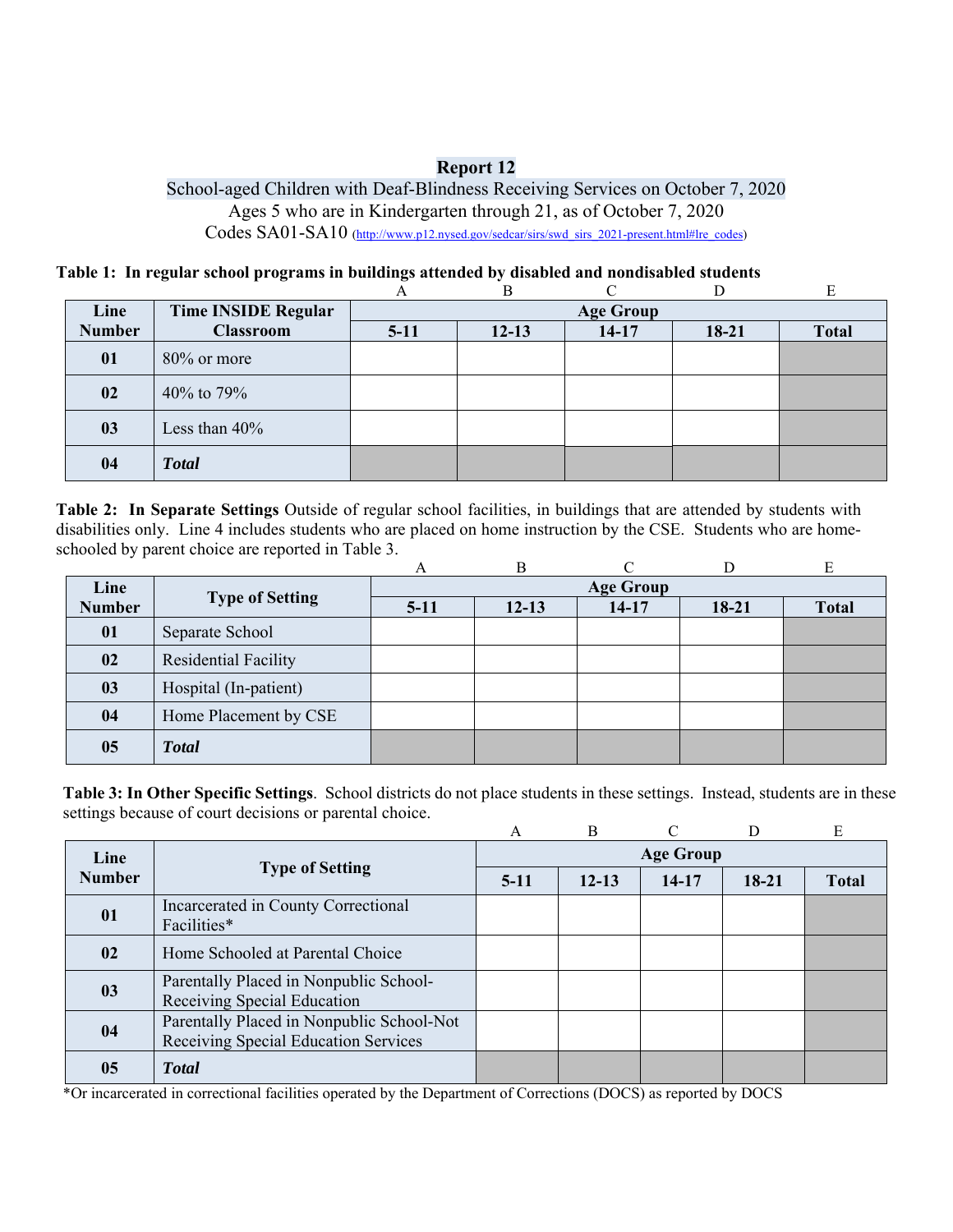# School-aged Children with Traumatic Brain Injury Receiving Services on October 7, 2020 Ages 5 who are in Kindergarten through 21, as of October 7, 2020 Codes SA01-SA10 (http://www.p12.nysed.gov/sedcar/sirs/swd\_sirs\_2021-present.html#lre\_codes)

### **Table 1: In regular school programs in buildings attended by disabled and nondisabled students**

|               |                            | Α                | В         |         |         | E            |  |  |  |  |  |
|---------------|----------------------------|------------------|-----------|---------|---------|--------------|--|--|--|--|--|
| Line          | <b>Time INSIDE Regular</b> | <b>Age Group</b> |           |         |         |              |  |  |  |  |  |
| <b>Number</b> | <b>Classroom</b>           | $5-11$           | $12 - 13$ | $14-17$ | $18-21$ | <b>Total</b> |  |  |  |  |  |
| 01            | $80\%$ or more             |                  |           |         |         |              |  |  |  |  |  |
| 02            | 40% to 79%                 |                  |           |         |         |              |  |  |  |  |  |
| 03            | Less than 40%              |                  |           |         |         |              |  |  |  |  |  |
| 04            | <b>Total</b>               |                  |           |         |         |              |  |  |  |  |  |

**Table 2: In Separate Settings** Outside of regular school facilities, in buildings that are attended by students with disabilities only. Line 4 includes students who are placed on home instruction by the CSE. Students who are homeschooled by parent choice are reported in Table 3.

|               |                        | А      | B         | ⌒                |         | E            |
|---------------|------------------------|--------|-----------|------------------|---------|--------------|
| Line          |                        |        |           | <b>Age Group</b> |         |              |
| <b>Number</b> | <b>Type of Setting</b> | $5-11$ | $12 - 13$ | $14-17$          | $18-21$ | <b>Total</b> |
| 01            | Separate School        |        |           |                  |         |              |
| 02            | Residential Facility   |        |           |                  |         |              |
| 03            | Hospital (In-patient)  |        |           |                  |         |              |
| 04            | Home Placement by CSE  |        |           |                  |         |              |
| 05            | <b>Total</b>           |        |           |                  |         |              |

**Table 3: In Other Specific Settings**. School districts do not place students in these settings. Instead, students are in these settings because of court decisions or parental choice.

|               |                                                                                   | А                | B         |           |         | E            |  |  |  |  |
|---------------|-----------------------------------------------------------------------------------|------------------|-----------|-----------|---------|--------------|--|--|--|--|
| Line          |                                                                                   | <b>Age Group</b> |           |           |         |              |  |  |  |  |
| <b>Number</b> | <b>Type of Setting</b>                                                            | $5-11$           | $12 - 13$ | $14 - 17$ | $18-21$ | <b>Total</b> |  |  |  |  |
| 01            | Incarcerated in County Correctional<br>Facilities*                                |                  |           |           |         |              |  |  |  |  |
| 02            | Home Schooled at Parental Choice                                                  |                  |           |           |         |              |  |  |  |  |
| 03            | Parentally Placed in Nonpublic School-<br>Receiving Special Education             |                  |           |           |         |              |  |  |  |  |
| 04            | Parentally Placed in Nonpublic School-Not<br>Receiving Special Education Services |                  |           |           |         |              |  |  |  |  |
| 05            | <b>Total</b>                                                                      |                  |           |           |         |              |  |  |  |  |

\*Or incarcerated in correctional facilities operated by the Department of Corrections (DOCS) as reported by DOCS

### **Report 13**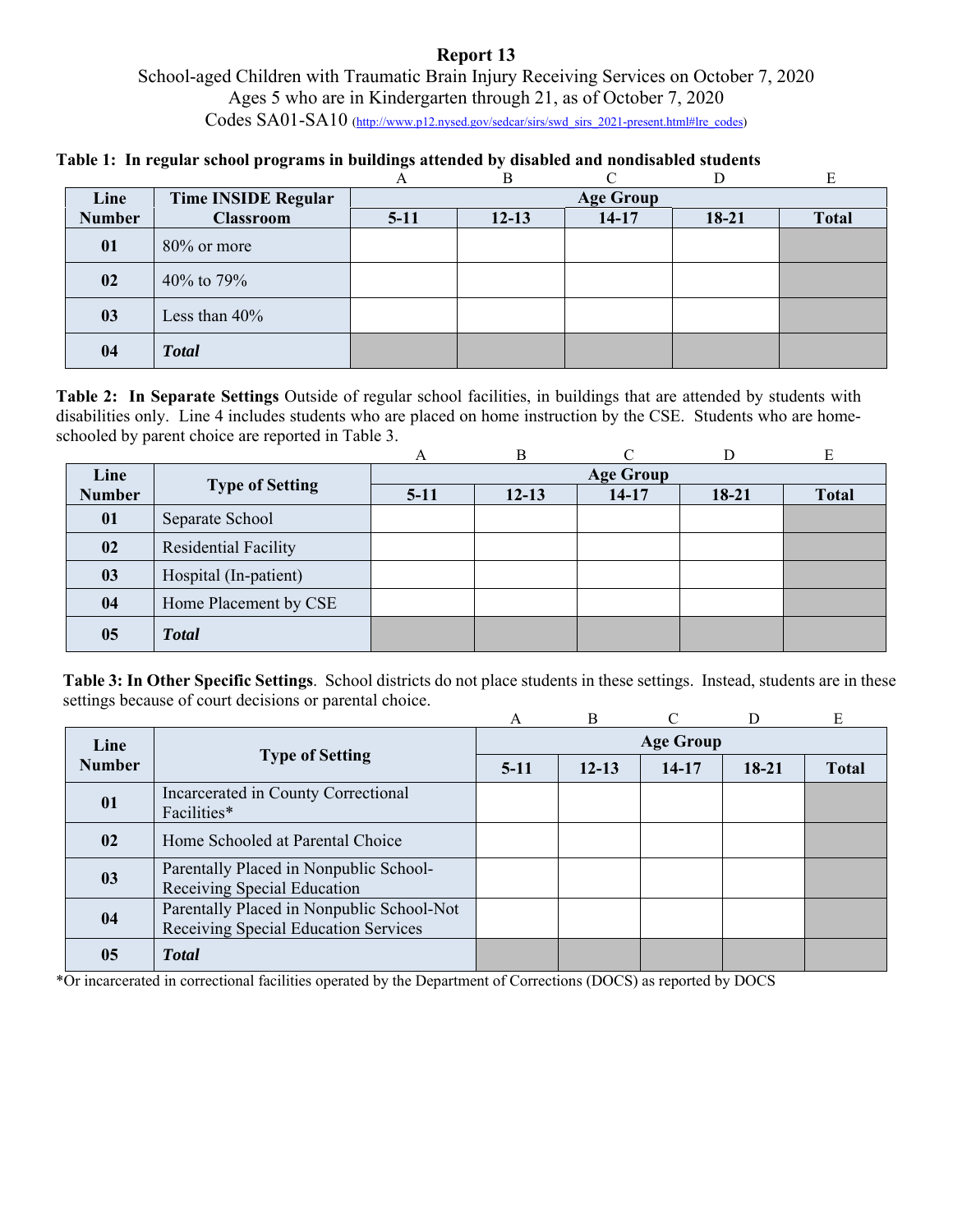# **Report 14A**

School-Age Students with Disabilities Ages 4-5 Age 4 as of BEDS Day and Eligible to Attend Kindergarten<sup>1</sup> Age 5 as of BEDS Day and Eligible to Attend Kindergarten but NOT Attending Kindergarten<sup>2</sup> Receiving School-Age Services on October 7, 2020, by Disability Codes ESA01-ESA12 (http://www.p12.nysed.gov/sedcar/sirs/swd\_sirs\_2021-present.html#lre\_codes)

|                       |                                                                                                                                                                                                                                                                                                                                                                                                                                                                           |        |                              |                     |                         |                 |                    | <b>Disability</b>                |                                |            |                     |                              |                |                        |       |
|-----------------------|---------------------------------------------------------------------------------------------------------------------------------------------------------------------------------------------------------------------------------------------------------------------------------------------------------------------------------------------------------------------------------------------------------------------------------------------------------------------------|--------|------------------------------|---------------------|-------------------------|-----------------|--------------------|----------------------------------|--------------------------------|------------|---------------------|------------------------------|----------------|------------------------|-------|
| Line<br><b>Number</b> | <b>Educational</b><br><b>Environment</b>                                                                                                                                                                                                                                                                                                                                                                                                                                  | Autism | <b>Emotional Disturbance</b> | Learning Disability | Intellectual Disability | <b>Deafness</b> | Hearing Impairment | Speech or Language<br>Impairment | Visual Impairment <sup>3</sup> | Orthopedic | <b>Other Health</b> | <b>Multiple Disabilities</b> | Deaf-Blindness | Traumatic Brain Injury | Total |
| 1                     | Parentally placed in a<br>nonpublic elementary<br>school and receiving<br>majority of hours of special<br>education and related<br>services in the regular<br>classroom.                                                                                                                                                                                                                                                                                                  |        |                              |                     |                         |                 |                    |                                  |                                |            |                     |                              |                |                        |       |
| $\boldsymbol{2}$      | Parentally placed in a<br>nonpublic elementary<br>school and receiving<br>majority of hours of special<br>education and related<br>services in some other<br>location.                                                                                                                                                                                                                                                                                                    |        |                              |                     |                         |                 |                    |                                  |                                |            |                     |                              |                |                        |       |
| $\mathbf{3}$          | Parentally placed in a<br>nonpublic elementary<br>school and NOT receiving<br>publicly funded special<br>education and related<br>services                                                                                                                                                                                                                                                                                                                                |        |                              |                     |                         |                 |                    |                                  |                                |            |                     |                              |                |                        |       |
| 4                     | Attending a regular early<br>childhood program for 10 or<br>more hours a week and<br>receiving the majority of<br>hours of special education<br>and related services in the<br>regular early childhood<br>program. Or, 4-year-old<br>attending Kindergarten for<br>10 or more hours a week<br>and receiving the majority<br>of hours of special<br>education and related<br>services in the<br>Kindergarten. Does not<br>include students age 5<br>attending Kindergarten |        |                              |                     |                         |                 |                    |                                  |                                |            |                     |                              |                |                        |       |
| 5                     | Attending a regular early<br>childhood program for 10 or<br>more hours a week and<br>receiving the majority of                                                                                                                                                                                                                                                                                                                                                            |        |                              |                     |                         |                 |                    |                                  |                                |            |                     |                              |                |                        |       |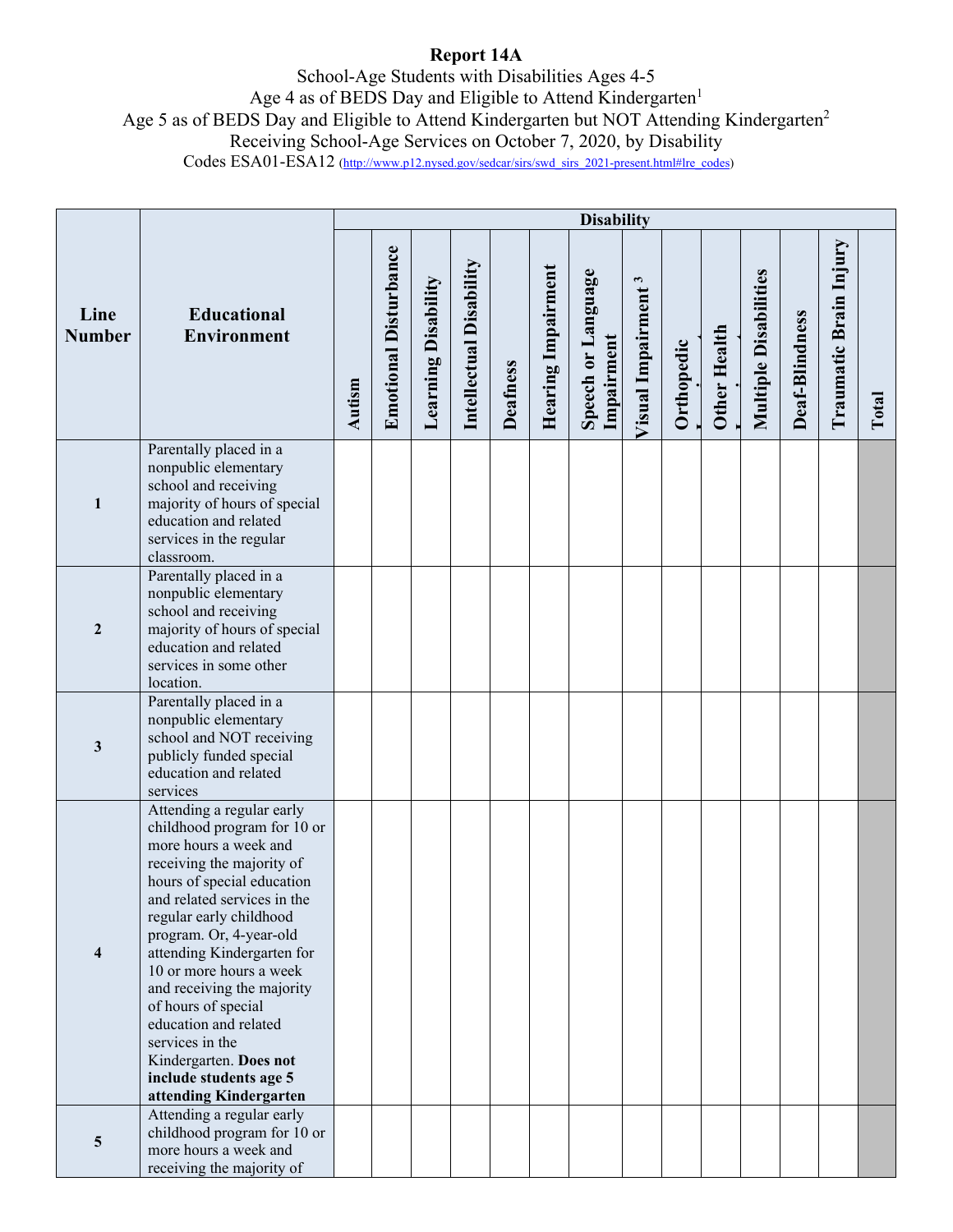|                  | hours of special education<br>and related services in some<br>other location. Or, 4-year-<br>old attending Kindergarten<br>for 10 or more hours a week<br>and receiving the majority<br>of hours of special<br>education and related<br>services in some other<br>location. Does not include<br>students age 5 attending<br>Kindergarten                                                                                                                          |  |  |  |  |  |  |  |
|------------------|-------------------------------------------------------------------------------------------------------------------------------------------------------------------------------------------------------------------------------------------------------------------------------------------------------------------------------------------------------------------------------------------------------------------------------------------------------------------|--|--|--|--|--|--|--|
| 6                | Attending a regular early<br>childhood program for less<br>than 10 hours a week and<br>receiving the majority of<br>hours of special education<br>and related in the regular<br>early childhood program.<br>Or, 4-year-old attending<br>Kindergarten for less than<br>10 hours a week and<br>receiving the majority of<br>hours of special education<br>and related services in the<br>Kindergarten. Does not<br>include students age 5<br>attending Kindergarten |  |  |  |  |  |  |  |
| 7                | Attending a regular early<br>childhood program for less<br>than 10 hours a week and<br>receiving the majority of<br>hours of special education<br>and related services in some<br>other location. Or, 4-year-<br>old attending Kindergarten<br>for less than 10 hours a<br>week and receiving the<br>majority of hours of special<br>education and related<br>services in some other<br>location. Does not include<br>students age 5 attending<br>Kindergarten    |  |  |  |  |  |  |  |
| 8                | Separate Class                                                                                                                                                                                                                                                                                                                                                                                                                                                    |  |  |  |  |  |  |  |
| $\boldsymbol{9}$ | Separate School                                                                                                                                                                                                                                                                                                                                                                                                                                                   |  |  |  |  |  |  |  |
| 10               | Residential Facility                                                                                                                                                                                                                                                                                                                                                                                                                                              |  |  |  |  |  |  |  |
| 11               | Home                                                                                                                                                                                                                                                                                                                                                                                                                                                              |  |  |  |  |  |  |  |
| 12               | Service Provider Location<br>or some other location that<br>is not in any other code                                                                                                                                                                                                                                                                                                                                                                              |  |  |  |  |  |  |  |
| 13               | <b>Total</b>                                                                                                                                                                                                                                                                                                                                                                                                                                                      |  |  |  |  |  |  |  |

1. Includes all students age 4 who are eligible to attend Kindergarten, whether or not they are attending Kindergarten.

2. Does not include students age 5 who are attending Kindergarten.

3. Visual Impairment includes Blindness.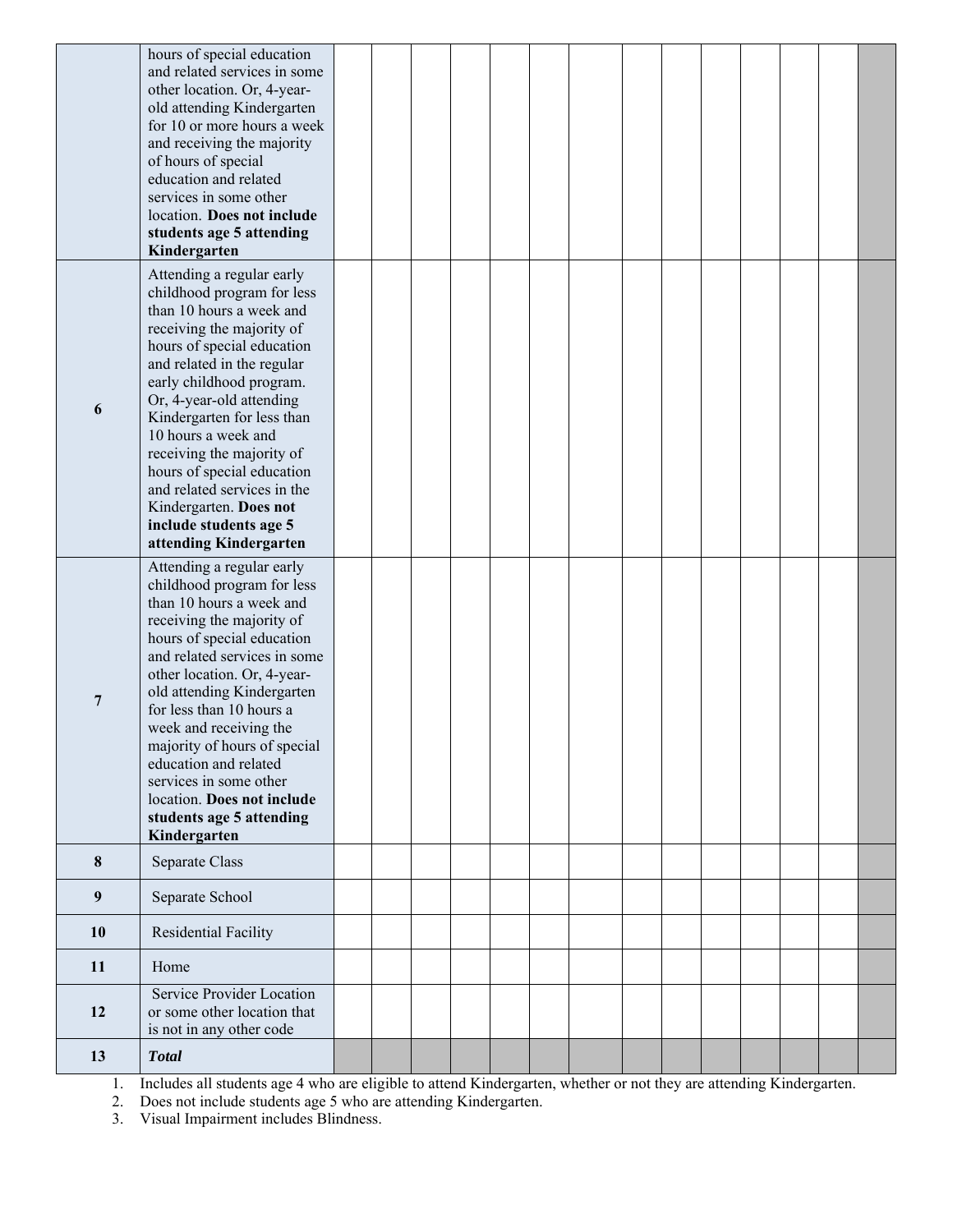### **Report 14B**  All School-aged Children with Disabilities Receiving Services on October 7, 2020 Ages 5 who are in Kindergarten through 21, as of October 7, 2020 Codes SA01-SA10 (http://www.p12.nysed.gov/sedcar/sirs/swd\_sirs\_2021-present.html#lre\_codes)

The three sections below aggregate the data reported in Reports 1 to 13.

### **Table 1: In regular school programs in buildings attended by disabled and nondisabled students**

|               |                             | Α      | B         | C                | D       | E            | F                       | G                         |
|---------------|-----------------------------|--------|-----------|------------------|---------|--------------|-------------------------|---------------------------|
| Line          | <b>Time INSIDE</b>          |        |           | <b>Age Group</b> |         |              |                         |                           |
| <b>Number</b> | Regular<br><b>Classroom</b> | $5-11$ | $12 - 13$ | $14 - 17$        | $18-21$ | <b>Total</b> | <b>Total</b><br>10/3/18 | Reasonability<br>Check ** |
| 01            | $80\%$ or more              |        |           |                  |         |              |                         |                           |
| 02            | 40% to 79%                  |        |           |                  |         |              |                         |                           |
| 03            | Less than $40\%$            |        |           |                  |         |              |                         |                           |
| 04            | <b>Total</b>                |        |           |                  |         |              |                         |                           |

**Table 2: In Separate Settings** Outside of regular school facilities, in buildings that are attended by students with disabilities only. Line 4 includes students who are placed on home instruction by the CSE. Students who are homeschooled by parent choice are reported in Table 3.

|               |                        | А      | B                | $\Gamma$ | D       | E            | F            | G             |
|---------------|------------------------|--------|------------------|----------|---------|--------------|--------------|---------------|
| Line          |                        |        | <b>Age Group</b> |          |         |              | <b>Total</b> | Reasonability |
| <b>Number</b> | <b>Type of Setting</b> | $5-11$ | $12 - 13$        | $14-17$  | $18-21$ | <b>Total</b> | 10/3/18      | Check **      |
| 01            | Separate School        |        |                  |          |         |              |              |               |
| 02            | Residential Facility   |        |                  |          |         |              |              |               |
| 03            | Hospital (In-patient)  |        |                  |          |         |              |              |               |
| 04            | Home Placement by      |        |                  |          |         |              |              |               |
|               | <b>CSE</b>             |        |                  |          |         |              |              |               |
| 05            | <b>Total</b>           |        |                  |          |         |              |              |               |

**Table 3: In Other Specific Settings**. School districts do not place students in these settings. Instead, students are in these settings because of court decisions or parental choice.

|               |                                                                                             | A      | B         | $\subset$        | D     | E            |              | G                    |
|---------------|---------------------------------------------------------------------------------------------|--------|-----------|------------------|-------|--------------|--------------|----------------------|
| Line          |                                                                                             |        |           | <b>Age Group</b> |       |              | <b>Total</b> | <b>Reasonability</b> |
| <b>Number</b> | <b>Type of Setting</b>                                                                      | $5-11$ | $12 - 13$ | 14-17            | 18-21 | <b>Total</b> | 10/3/18      | Check **             |
| 01            | Incarcerated in County Correctional<br>Facilities*                                          |        |           |                  |       |              |              |                      |
| 02            | Home Schooled at Parental Choice                                                            |        |           |                  |       |              |              |                      |
| 03            | Parentally Placed in Nonpublic<br>School-Receiving Special<br>Education                     |        |           |                  |       |              |              |                      |
| 04            | Parentally Placed in Nonpublic<br>School-Not Receiving Special<br><b>Education Services</b> |        |           |                  |       |              |              |                      |
| 05            | <b>T</b> otal                                                                               |        |           |                  |       |              |              |                      |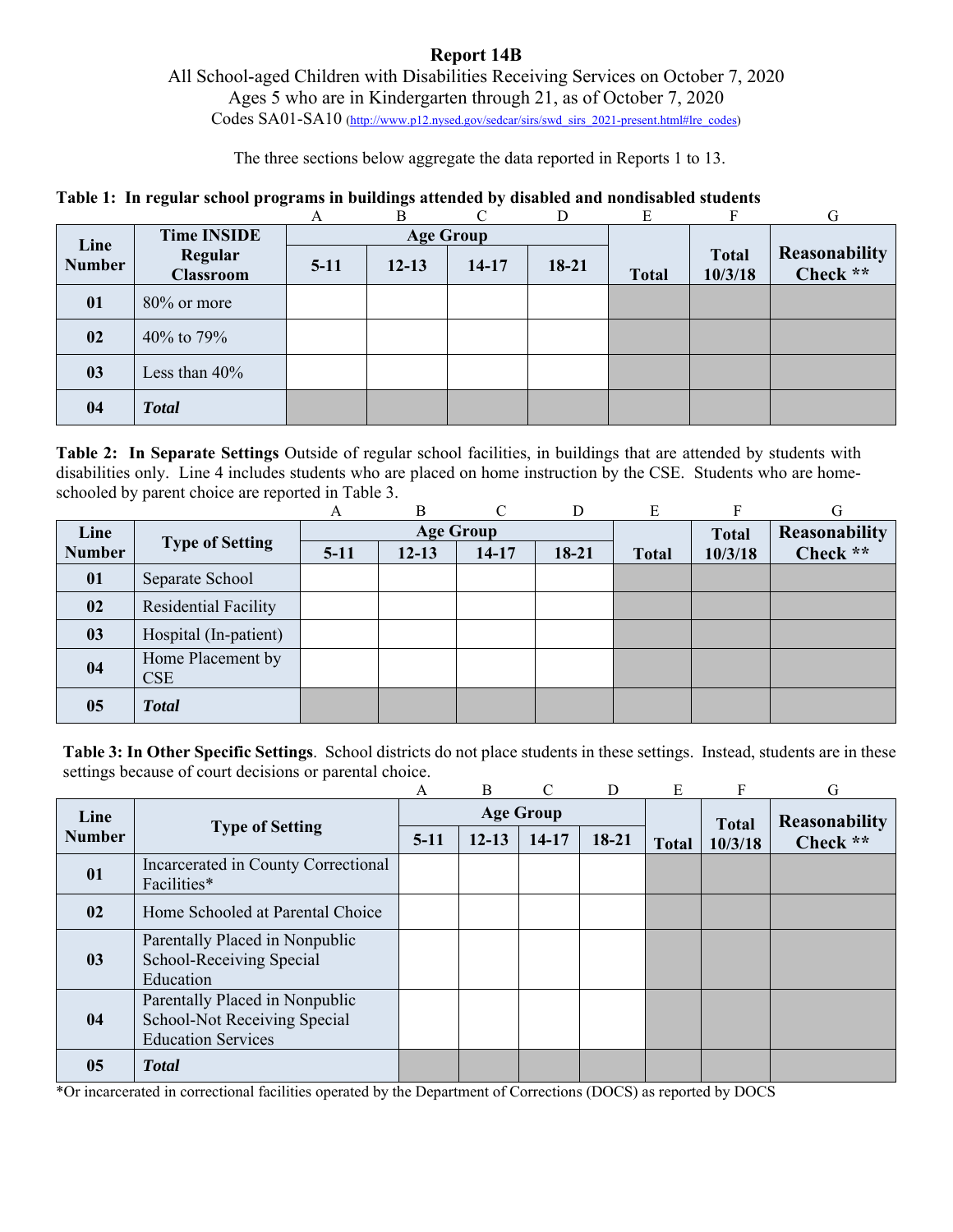# **Report 15A**

School-Age Students with Disabilities Age 4 -5 by Race/Ethnicity Age 4 as of BEDS Day and Eligible to Attend Kindergarten<sup>1</sup> Age 5 as of BEDS Day and Eligible to Attend Kindergarten but NOT Attending Kindergarten<sup>2</sup> Receiving School-Age Services on October 7, 2020, by Disability

This report contains all students in Report 14 A (age group 4-5) by race/ethnicity.

|                       |                                                                                                                                                                                                                                                                                                                                                                                                                                          | A                            | B                                                                                  |                                                                                 | D                                                                        |                                                                                                           |                                                           | G                                       | Н            |
|-----------------------|------------------------------------------------------------------------------------------------------------------------------------------------------------------------------------------------------------------------------------------------------------------------------------------------------------------------------------------------------------------------------------------------------------------------------------------|------------------------------|------------------------------------------------------------------------------------|---------------------------------------------------------------------------------|--------------------------------------------------------------------------|-----------------------------------------------------------------------------------------------------------|-----------------------------------------------------------|-----------------------------------------|--------------|
|                       |                                                                                                                                                                                                                                                                                                                                                                                                                                          |                              |                                                                                    |                                                                                 | <b>Race/Ethnicity of School-Age Students Ages 4-5</b>                    |                                                                                                           |                                                           |                                         |              |
| Line<br><b>Number</b> | <b>Type of Setting</b>                                                                                                                                                                                                                                                                                                                                                                                                                   | <b>Hispanic</b><br>or Latino | American<br>Indian or<br>Alaska<br><b>Native</b><br>(Not of<br>Hispanic<br>Origin) | <b>Asian or</b><br>Pacific<br><b>Islander</b><br>(Not of<br>Hispanic<br>Origin) | <b>Black or</b><br>African<br>American<br>(Not of<br>Hispanic<br>Origin) | <b>Native</b><br>Hawaiia<br>n or<br>Other<br>Pacific<br><b>Islander</b><br>(Not of<br>Hispanic<br>Origin) | Two or<br>More<br>Races<br>(Not of<br>Hispanic<br>Origin) | White<br>(Not of<br>Hispanic<br>Origin) | <b>Total</b> |
| 01                    | Parentally placed in a nonpublic elementary school and receiving majority of<br>hours of special education and related services in the regular classroom.                                                                                                                                                                                                                                                                                |                              |                                                                                    |                                                                                 |                                                                          |                                                                                                           |                                                           |                                         |              |
| 02                    | Parentally placed in a nonpublic elementary school and receiving majority of<br>hours of special education and related services in some other location.                                                                                                                                                                                                                                                                                  |                              |                                                                                    |                                                                                 |                                                                          |                                                                                                           |                                                           |                                         |              |
| 03                    | Parentally placed in a nonpublic elementary school and NOT receiving<br>publicly funded special education and related services                                                                                                                                                                                                                                                                                                           |                              |                                                                                    |                                                                                 |                                                                          |                                                                                                           |                                                           |                                         |              |
| 04                    | Attending a regular early childhood program for 10 or more hours a week and<br>receiving the majority of hours of special education and related services in<br>the regular early childhood program. Or, 4-year-old attending Kindergarten<br>for 10 or more hours a week and receiving the majority of hours of special<br>education and related services in the Kindergarten. Does not include<br>students age 5 attending Kindergarten |                              |                                                                                    |                                                                                 |                                                                          |                                                                                                           |                                                           |                                         |              |
| 05                    | Attending a regular early childhood program for 10 or more hours a week and<br>receiving the majority of hours of special education and related services in<br>some other location. Or, 4-year-old attending Kindergarten for 10 or more<br>hours a week and receiving the majority of hours of special education and<br>related services in some other location. Does not include students age 5<br>attending Kindergarten              |                              |                                                                                    |                                                                                 |                                                                          |                                                                                                           |                                                           |                                         |              |
| 06                    | Attending a regular early childhood program for less than 10 hours a week<br>and receiving the majority of hours of special education and related in the<br>regular early childhood program. Or, 4-year-old attending Kindergarten for<br>less than 10 hours a week and receiving the majority of hours of special<br>education and related services in the Kindergarten. Does not include<br>students age 5 attending Kindergarten      |                              |                                                                                    |                                                                                 |                                                                          |                                                                                                           |                                                           |                                         |              |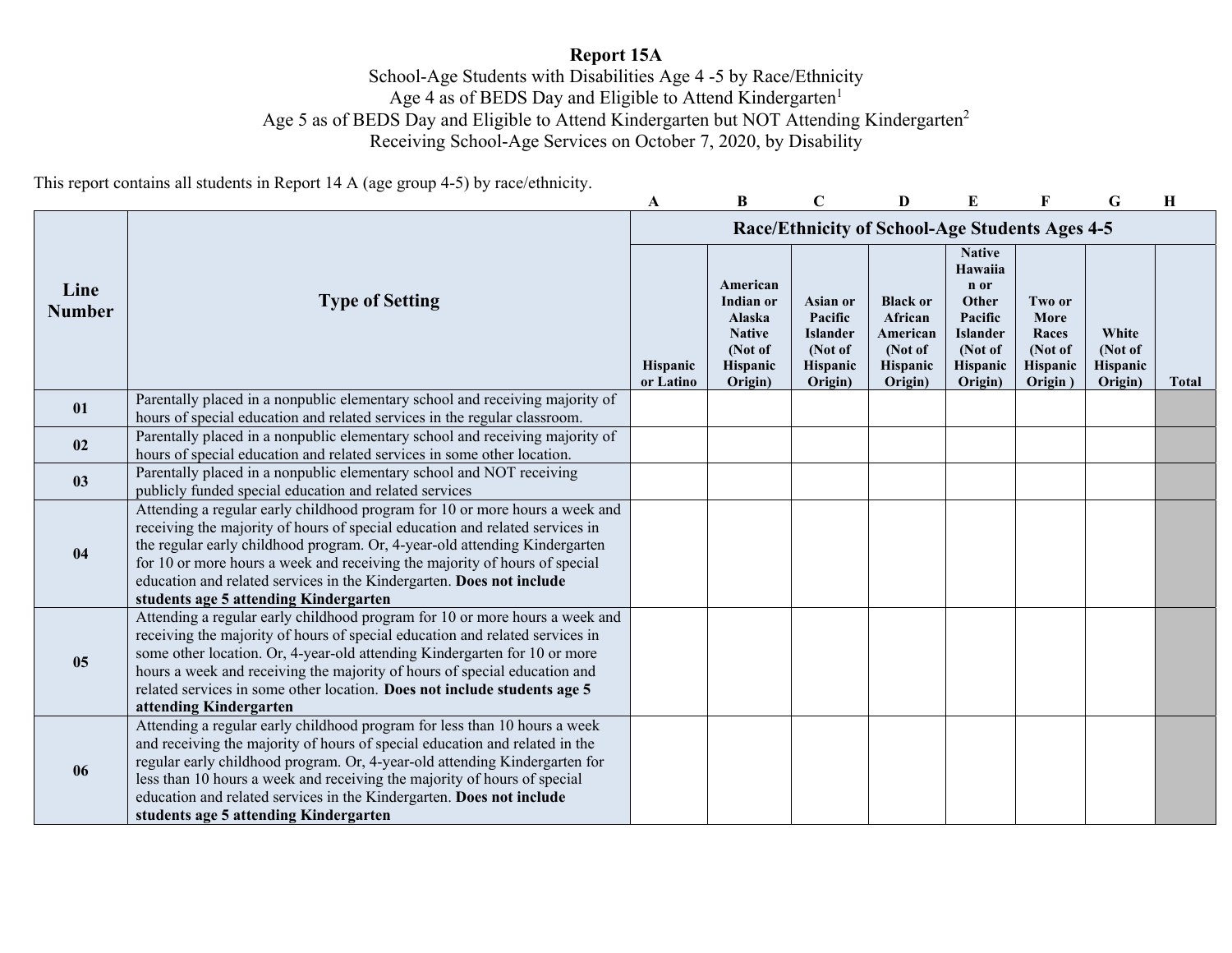| 07        | Attending a regular early childhood program for less than 10 hours a week<br>and receiving the majority of hours of special education and related services<br>in some other location. Or, 4-year-old attending Kindergarten for less than 10<br>hours a week and receiving the majority of hours of special education and<br>related services in some other location. Does not include students age 5<br>attending Kindergarten |  |  |  |  |
|-----------|---------------------------------------------------------------------------------------------------------------------------------------------------------------------------------------------------------------------------------------------------------------------------------------------------------------------------------------------------------------------------------------------------------------------------------|--|--|--|--|
| 08        | Separate Class                                                                                                                                                                                                                                                                                                                                                                                                                  |  |  |  |  |
| 09        | Separate School                                                                                                                                                                                                                                                                                                                                                                                                                 |  |  |  |  |
| 10        | Residential Facility                                                                                                                                                                                                                                                                                                                                                                                                            |  |  |  |  |
| <b>11</b> | Home                                                                                                                                                                                                                                                                                                                                                                                                                            |  |  |  |  |
| <b>12</b> | Service Provider Location or some other location that is not in any other<br>code                                                                                                                                                                                                                                                                                                                                               |  |  |  |  |
| 13        | <b>Total</b>                                                                                                                                                                                                                                                                                                                                                                                                                    |  |  |  |  |

1. Includes all students age 4 who are eligible to attend Kindergarten, whether or not they are attending Kindergarten.

2. Does not include students age 5 who are attending Kindergarten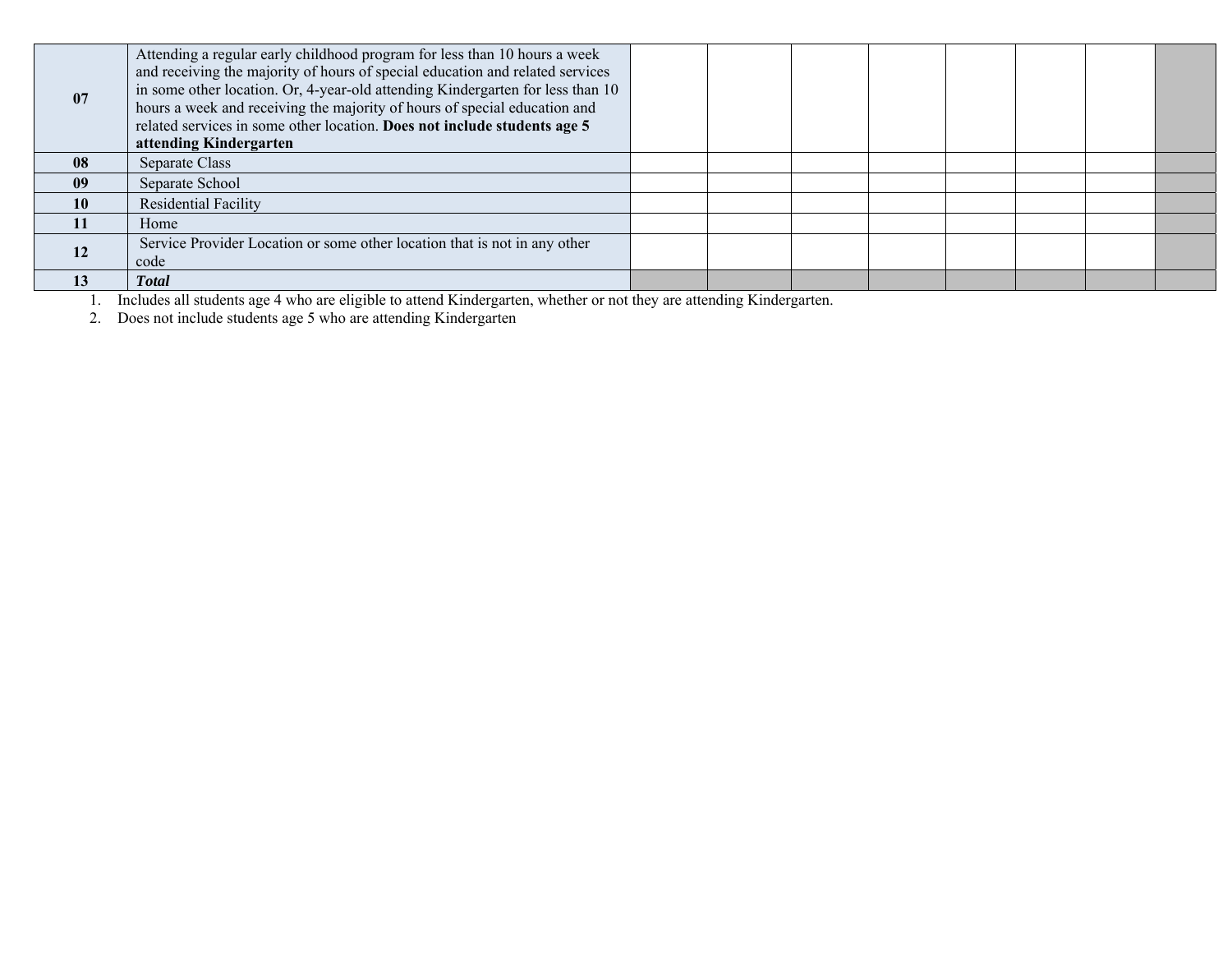## **Report 15B**

# All School-aged Children with Disabilities Receiving Services on October 7, 2020 Ages 5 who are in Kindergarten through 21, as of October 7, 2020 by Race/Ethnicity

|                       |                                  | A                            | B                                                                                      | C                                                                            | D                                                                               | Е                                                                                                      | F                                                                        | G                                                     | Н            |  |  |  |  |
|-----------------------|----------------------------------|------------------------------|----------------------------------------------------------------------------------------|------------------------------------------------------------------------------|---------------------------------------------------------------------------------|--------------------------------------------------------------------------------------------------------|--------------------------------------------------------------------------|-------------------------------------------------------|--------------|--|--|--|--|
|                       |                                  |                              | Race/Ethnicity of School-Age Students Ages 5-21                                        |                                                                              |                                                                                 |                                                                                                        |                                                                          |                                                       |              |  |  |  |  |
| Line<br><b>Number</b> | <b>Type of</b><br><b>Setting</b> | <b>Hispanic</b><br>or Latino | American<br>Indian or<br><b>Alaska</b><br><b>Native (Not</b><br>of Hispanic<br>Origin) | <b>Asian or</b><br>Pacific<br><b>Islander</b> (Not<br>of Hispanic<br>Origin) | <b>Black or</b><br>African<br>American<br>(Not of<br><b>Hispanic</b><br>Origin) | <b>Native</b><br>Hawaiian or<br><b>Other Pacific</b><br><b>Islander</b> (Not<br>of Hispanic<br>Origin) | Two or<br>More<br><b>Races</b> (Not<br>-of<br><b>Hispanic</b><br>Origin) | White<br>(Not of<br>Hispani<br>$\mathbf c$<br>Origin) | <b>Total</b> |  |  |  |  |
| 01                    | 80% or more                      |                              |                                                                                        |                                                                              |                                                                                 |                                                                                                        |                                                                          |                                                       |              |  |  |  |  |
| 02                    | 40% to 79%                       |                              |                                                                                        |                                                                              |                                                                                 |                                                                                                        |                                                                          |                                                       |              |  |  |  |  |
| 03                    | Less than $40\%$                 |                              |                                                                                        |                                                                              |                                                                                 |                                                                                                        |                                                                          |                                                       |              |  |  |  |  |
| 04                    | Total                            |                              |                                                                                        |                                                                              |                                                                                 |                                                                                                        |                                                                          |                                                       |              |  |  |  |  |

## **Table 1: In regular school programs in buildings attended by disabled and nondisabled students**

**Table 2: In Separate Settings** Outside of regular school facilities, in buildings that are attended by students with disabilities only. Line 4 includes students who are placed on home instruction by the CSE. Students who are home-schooled by parent choice are reported in Table 3.

|                       |                             | A                                               | B                                                                                                | C                                                                            | D                                                                                | E                                                                                                      | F                                                                                  | G                                                            | Н            |  |  |
|-----------------------|-----------------------------|-------------------------------------------------|--------------------------------------------------------------------------------------------------|------------------------------------------------------------------------------|----------------------------------------------------------------------------------|--------------------------------------------------------------------------------------------------------|------------------------------------------------------------------------------------|--------------------------------------------------------------|--------------|--|--|
|                       |                             | Race/Ethnicity of School-Age Students Ages 5-21 |                                                                                                  |                                                                              |                                                                                  |                                                                                                        |                                                                                    |                                                              |              |  |  |
| Line<br><b>Number</b> | <b>Type of Setting</b>      | Hispani<br>c or<br>Latino                       | American<br>Indian or<br><b>Alaska</b><br><b>Native</b><br>(Not of<br><b>Hispanic</b><br>Origin) | Asian or<br>Pacific<br><b>Islander</b><br>(Not of<br>Hispani<br>c<br>Origin) | <b>Black or</b><br>African<br>America<br>n (Not of<br><b>Hispanic</b><br>Origin) | <b>Native</b><br>Hawaiian or<br><b>Other Pacific</b><br><b>Islander</b> (Not<br>of Hispanic<br>Origin) | Two or<br>More<br><b>Races</b> (Not<br><sup>of</sup><br><b>Hispanic</b><br>Origin) | White<br>(Not of<br><b>Hispani</b><br>$\mathbf c$<br>Origin) | <b>Total</b> |  |  |
| 01                    | Separate School             |                                                 |                                                                                                  |                                                                              |                                                                                  |                                                                                                        |                                                                                    |                                                              |              |  |  |
| 02                    | <b>Residential Facility</b> |                                                 |                                                                                                  |                                                                              |                                                                                  |                                                                                                        |                                                                                    |                                                              |              |  |  |
| 0 <sub>3</sub>        | Hospital (In-patient)       |                                                 |                                                                                                  |                                                                              |                                                                                  |                                                                                                        |                                                                                    |                                                              |              |  |  |
| 04                    | Home Placement by CSE       |                                                 |                                                                                                  |                                                                              |                                                                                  |                                                                                                        |                                                                                    |                                                              |              |  |  |
| 0 <sub>5</sub>        | <b>Total</b>                |                                                 |                                                                                                  |                                                                              |                                                                                  |                                                                                                        |                                                                                    |                                                              |              |  |  |

**Table 3: In Other Specific Settings.** School districts do not place students in these settings. Instead, students are in these settings because of court decisions or parental choice.

|                       |                                                    | A                               | B                                                                                                |                                                                                        | D                                                                               | Е                                                                                                             | F                                                                | G                                              | H     |  |  |
|-----------------------|----------------------------------------------------|---------------------------------|--------------------------------------------------------------------------------------------------|----------------------------------------------------------------------------------------|---------------------------------------------------------------------------------|---------------------------------------------------------------------------------------------------------------|------------------------------------------------------------------|------------------------------------------------|-------|--|--|
|                       | <b>Type of Setting</b>                             |                                 | Race/Ethnicity of School-Age Students Ages 5-21                                                  |                                                                                        |                                                                                 |                                                                                                               |                                                                  |                                                |       |  |  |
| Line<br><b>Number</b> |                                                    | <b>Hispanic</b><br>or<br>Latino | American<br>Indian or<br><b>Alaska</b><br><b>Native</b><br>(Not of<br><b>Hispanic</b><br>Origin) | <b>Asian or</b><br>Pacific<br><b>Islander</b><br>(Not of<br><b>Hispanic</b><br>Origin) | <b>Black or</b><br>African<br>American<br>(Not of<br><b>Hispanic</b><br>Origin) | <b>Native</b><br>Hawaiian or<br><b>Other Pacific</b><br><b>Islander</b> (Not of<br><b>Hispanic</b><br>Origin) | Two or<br>More<br>Races<br>(Not of<br><b>Hispanic</b><br>Origin) | White<br>(Not of<br><b>Hispanic</b><br>Origin) | Total |  |  |
| 01                    | Incarcerated in County<br>Correctional Facilities* |                                 |                                                                                                  |                                                                                        |                                                                                 |                                                                                                               |                                                                  |                                                |       |  |  |
| 02                    | Home Schooled at<br>Parental Choice                |                                 |                                                                                                  |                                                                                        |                                                                                 |                                                                                                               |                                                                  |                                                |       |  |  |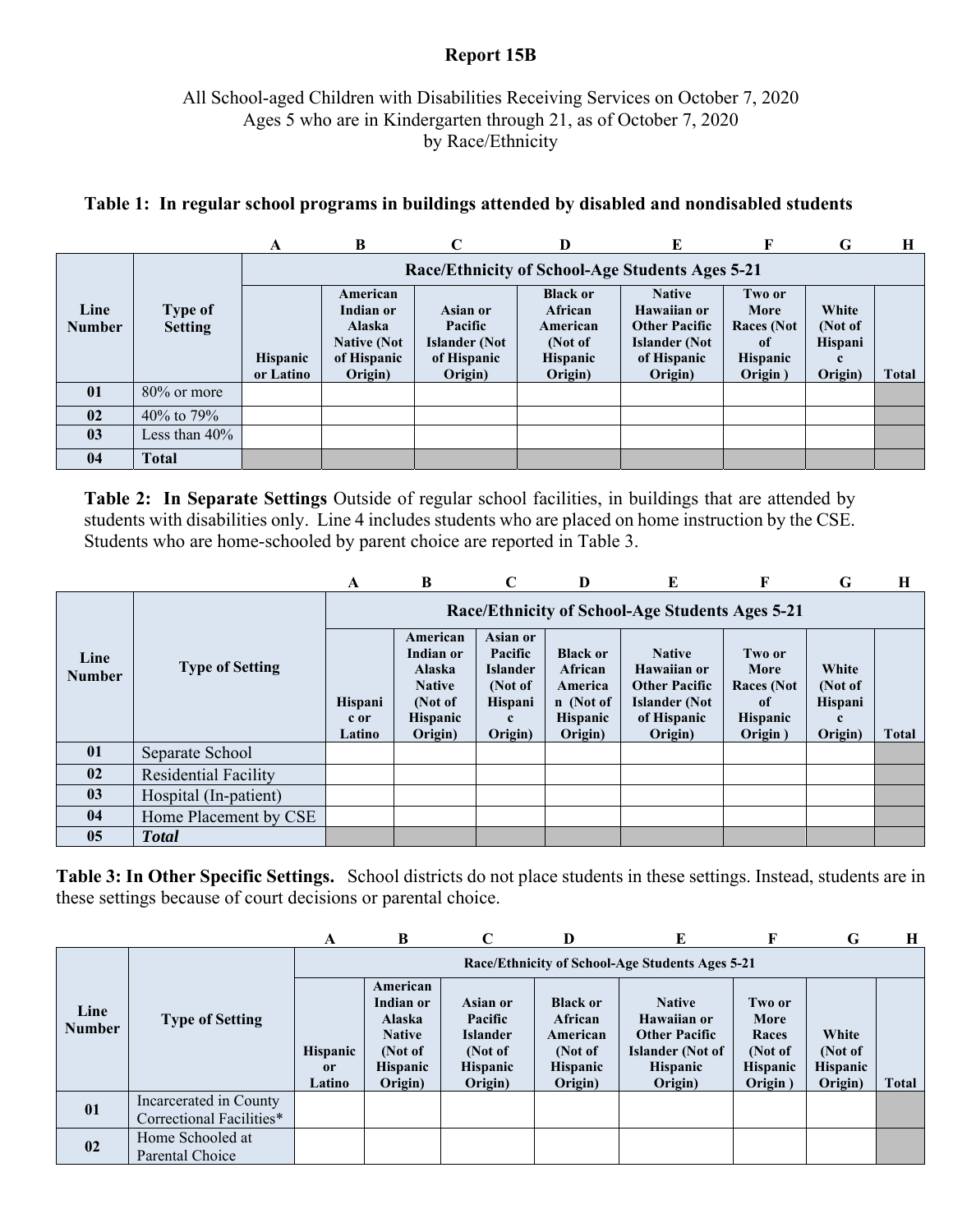| 03 | Parentally Placed in<br>Nonpublic School-<br>Receiving Special<br>Education                    |  |  |  |  |
|----|------------------------------------------------------------------------------------------------|--|--|--|--|
| 04 | Parentally Placed in<br>Nonpublic School-Not<br>Receiving Special<br><b>Education Services</b> |  |  |  |  |
| 05 | <b>Total</b>                                                                                   |  |  |  |  |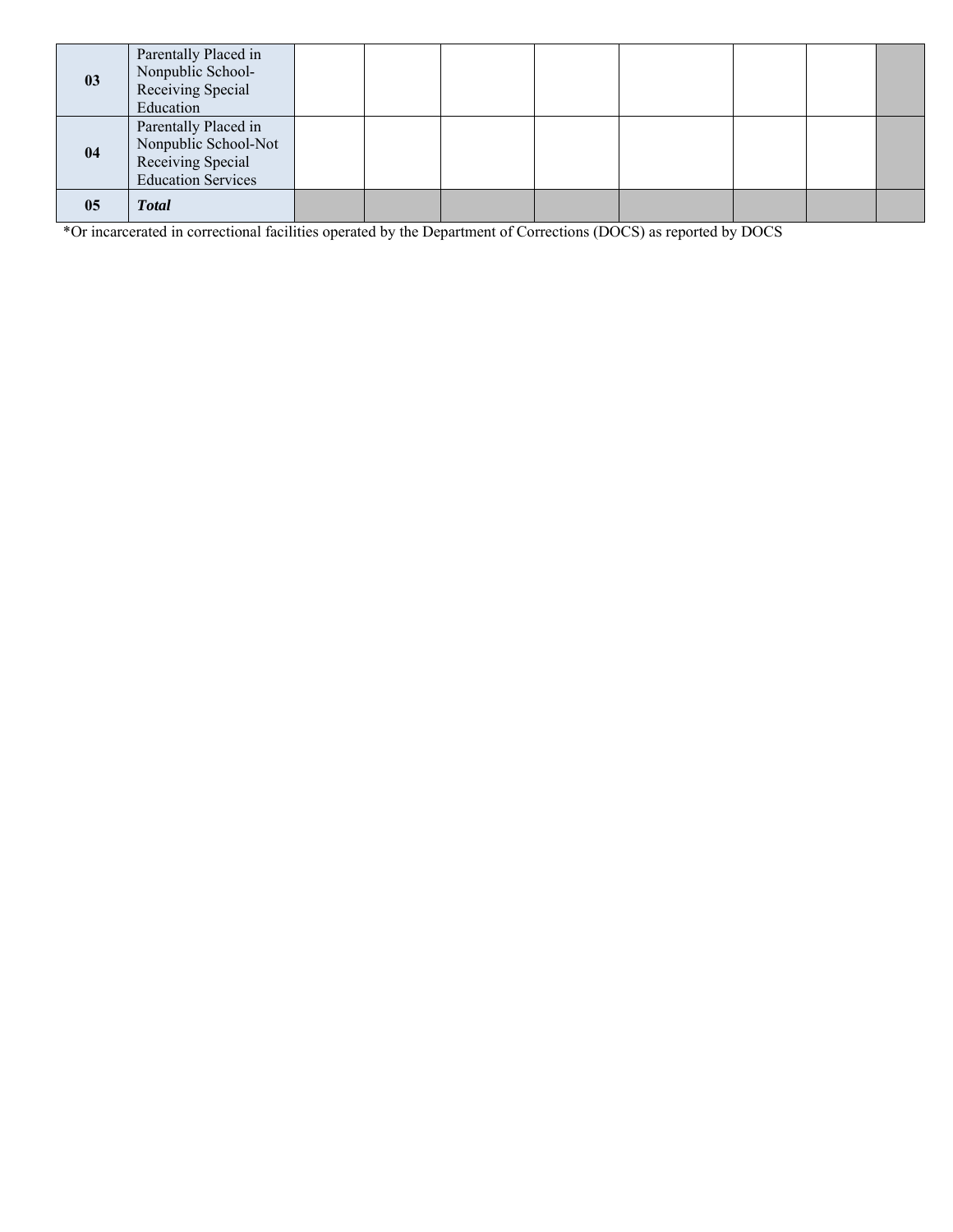# **Report 16A**

School-Age Students with Disabilities Age 4 -5 Age 4 as of BEDS Day and Eligible to Attend Kindergarten<sup>1</sup> Age 5 as of BEDS Day and Eligible to Attend Kindergarten but NOT Attending Kindergarten<sup>2</sup> Receiving School-Age Services on October 7, 2020, by Disability by Gender and English Language Learner (ELL/MLL) Status

This report includes all students reported in the 4-5 year old age group in Report 14A by gender and limited English proficient status. The Totals (Columns C and F) for each Line in this Report match the Total Column on each Line of Report 14A.

|                       |                                                                                                                                                                                                                                                                                                                                                                                                                                                          | A    | $\bf{B}$ | $\mathbf C$  | D   | ${\bf E}$                                              | F            |
|-----------------------|----------------------------------------------------------------------------------------------------------------------------------------------------------------------------------------------------------------------------------------------------------------------------------------------------------------------------------------------------------------------------------------------------------------------------------------------------------|------|----------|--------------|-----|--------------------------------------------------------|--------------|
| Line<br><b>Number</b> | <b>Time INSIDE Regular Classroom</b>                                                                                                                                                                                                                                                                                                                                                                                                                     |      | Gender   |              |     | <b>English Language Learner (ELL)</b><br><b>Status</b> |              |
|                       |                                                                                                                                                                                                                                                                                                                                                                                                                                                          | Male | Female   | <b>Total</b> | Yes | N <sub>0</sub>                                         | <b>Total</b> |
| 01                    | Parentally placed in a nonpublic<br>elementary school and receiving majority<br>of hours of special education and related<br>services in the regular classroom.                                                                                                                                                                                                                                                                                          |      |          |              |     |                                                        |              |
| 02                    | Parentally placed in a nonpublic<br>elementary school and receiving majority<br>of hours of special education and related<br>services in some other location.                                                                                                                                                                                                                                                                                            |      |          |              |     |                                                        |              |
| 03                    | Parentally placed in a nonpublic<br>elementary school and NOT receiving<br>publicly funded special education and<br>related services                                                                                                                                                                                                                                                                                                                     |      |          |              |     |                                                        |              |
| 04                    | Attending a regular early childhood<br>program for 10 or more hours a week and<br>receiving the majority of hours of special<br>education and related services in the<br>regular early childhood program. Or, 4-<br>year-old attending Kindergarten for 10 or<br>more hours a week and receiving the<br>majority of hours of special education and<br>related services in the Kindergarten. Does<br>not include students age 5 attending<br>Kindergarten |      |          |              |     |                                                        |              |
| 0 <sub>5</sub>        | Attending a regular early childhood<br>program for 10 or more hours a week and<br>receiving the majority of hours of special<br>education and related services in some<br>other location. Or, 4-year-old attending<br>Kindergarten for 10 or more hours a week<br>and receiving the majority of hours of<br>special education and related services in<br>some other location. Does not include<br>students age 5 attending Kindergarten                  |      |          |              |     |                                                        |              |
| 06                    | Attending a regular early childhood<br>program for less than 10 hours a week and<br>receiving the majority of hours of special<br>education and related in the regular early<br>childhood program. Or, 4-year-old<br>attending Kindergarten for less than 10<br>hours a week and receiving the majority of<br>hours of special education and related<br>services in the Kindergarten. Does not<br>include students age 5 attending<br>Kindergarten       |      |          |              |     |                                                        |              |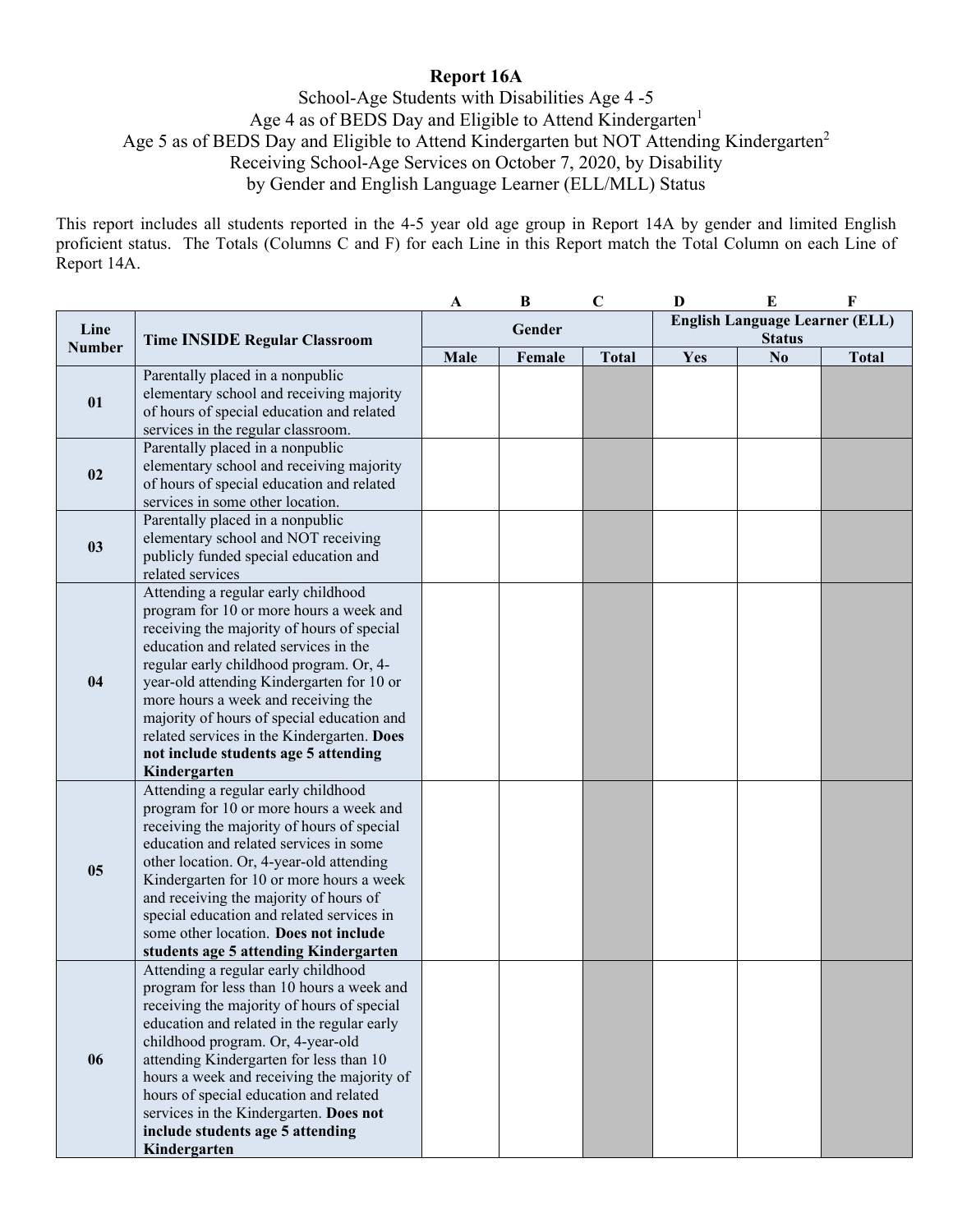|           | Attending a regular early childhood        |  |  |  |
|-----------|--------------------------------------------|--|--|--|
|           | program for less than 10 hours a week and  |  |  |  |
|           | receiving the majority of hours of special |  |  |  |
|           | education and related services in some     |  |  |  |
| 07        | other location. Or, 4-year-old attending   |  |  |  |
|           | Kindergarten for less than 10 hours a week |  |  |  |
|           | and receiving the majority of hours of     |  |  |  |
|           | special education and related services in  |  |  |  |
|           | some other location. Does not include      |  |  |  |
|           | students age 5 attending Kindergarten      |  |  |  |
| 08        | Separate Class                             |  |  |  |
| 09        | Separate School                            |  |  |  |
| <b>10</b> | Residential Facility                       |  |  |  |
| 11        | Home                                       |  |  |  |
|           | Service Provider Location or some other    |  |  |  |
| 12        | location that is not in any other code     |  |  |  |
| 13        | Total                                      |  |  |  |

1. Includes all students age 4 who are eligible to attend Kindergarten, whether or not they are attending Kindergarten.

2. Does not include students age 5 who are attending Kindergarten